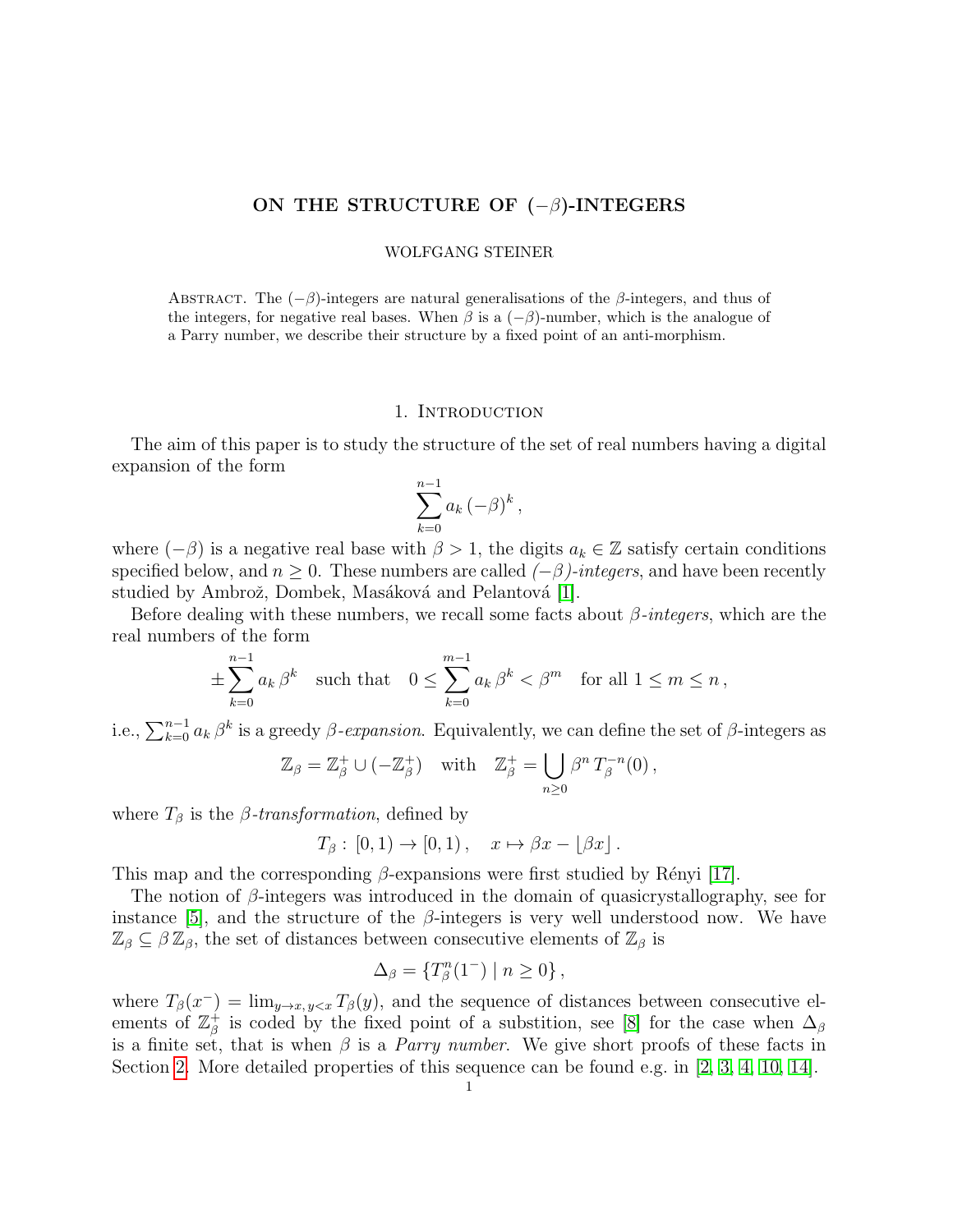Closely related to  $\mathbb{Z}_8^+$  $\frac{1}{\beta}$  are the sets

$$
S_{\beta}(x) = \bigcup_{n \ge 0} \beta^n T_{\beta}^{-n}(x) \qquad (x \in [0, 1)),
$$

which were used by Thurston [\[18\]](#page-14-9) to define (fractal) tilings of  $\mathbb{R}^{d-1}$  when  $\beta$  is a Pisot number of degree d, i.e., a root of a polynomial  $x^d + p_1 x^{d-1} + \cdots + p_d \in \mathbb{Z}[x]$  such that all other roots have modulus  $< 1$ , and an algebraic unit, i.e.,  $p_d = \pm 1$ . These tilings allow e.g. to determine the k-th digit  $a_k$  of a number without knowing the other digits, see [\[13\]](#page-14-10).

It is widely agreed that the greedy  $\beta$ -expansions are the natural representations of real numbers in a real base  $\beta > 1$ . For the case of negative bases, the situation is not so clear. Ito and Sadahiro [\[12\]](#page-14-11) proposed recently to use the  $(-\beta)$ -transformation defined by

$$
T_{-\beta}:\ \left[\tfrac{-\beta}{\beta+1},\tfrac{1}{\beta+1}\right),\ x\mapsto -\beta x-\left\lfloor\,-\,\beta x+\tfrac{\beta}{\beta+1}\right\rfloor.
$$

see also [\[9\]](#page-14-12). This transformation has the important property that  $T_{-\beta}(-x/\beta) = x$  for all  $x \in \left(\frac{-\beta}{\beta+1}, \frac{1}{\beta+1}\right)$ . Some instances are depicted in Figures [1,](#page-1-0) [3](#page-11-0) and [4.](#page-12-0)



<span id="page-1-0"></span>FIGURE 1. The  $(-\beta)$ -transformation for  $\beta = 2$  (left),  $\beta = \frac{1+\sqrt{5}}{2} \approx 1.618$ (middle), and  $\beta = \frac{1}{\beta} + \frac{1}{\beta^2} \approx 1.325$  (right).

The set of  $(-\beta)$ -integers is therefore defined by

$$
\mathbb{Z}_{-\beta} = \bigcup_{n\geq 0} (-\beta)^n T_{-\beta}^{-n}(0).
$$

These are the numbers

$$
\sum_{k=0}^{n-1} a_k \, (-\beta)^k \quad \text{such that} \quad \frac{-\beta}{\beta+1} \le \sum_{k=0}^{m-1} a_k \, (-\beta)^{k-m} < \frac{1}{\beta+1} \quad \text{for all } 1 \le m \le n \, .
$$

Note that, in the case of  $\beta$ -integers, we have to add  $-\mathbb{Z}_\beta^+$ <sup>+</sup> to  $\mathbb{Z}_{\beta}^+$  $\frac{1}{\beta}$  in order to obtain a set resembling Z. In the case of  $(-\beta)$ -integers, this is not necessary because the  $(-\beta)$ -transformation allows to represent positive and negative numbers.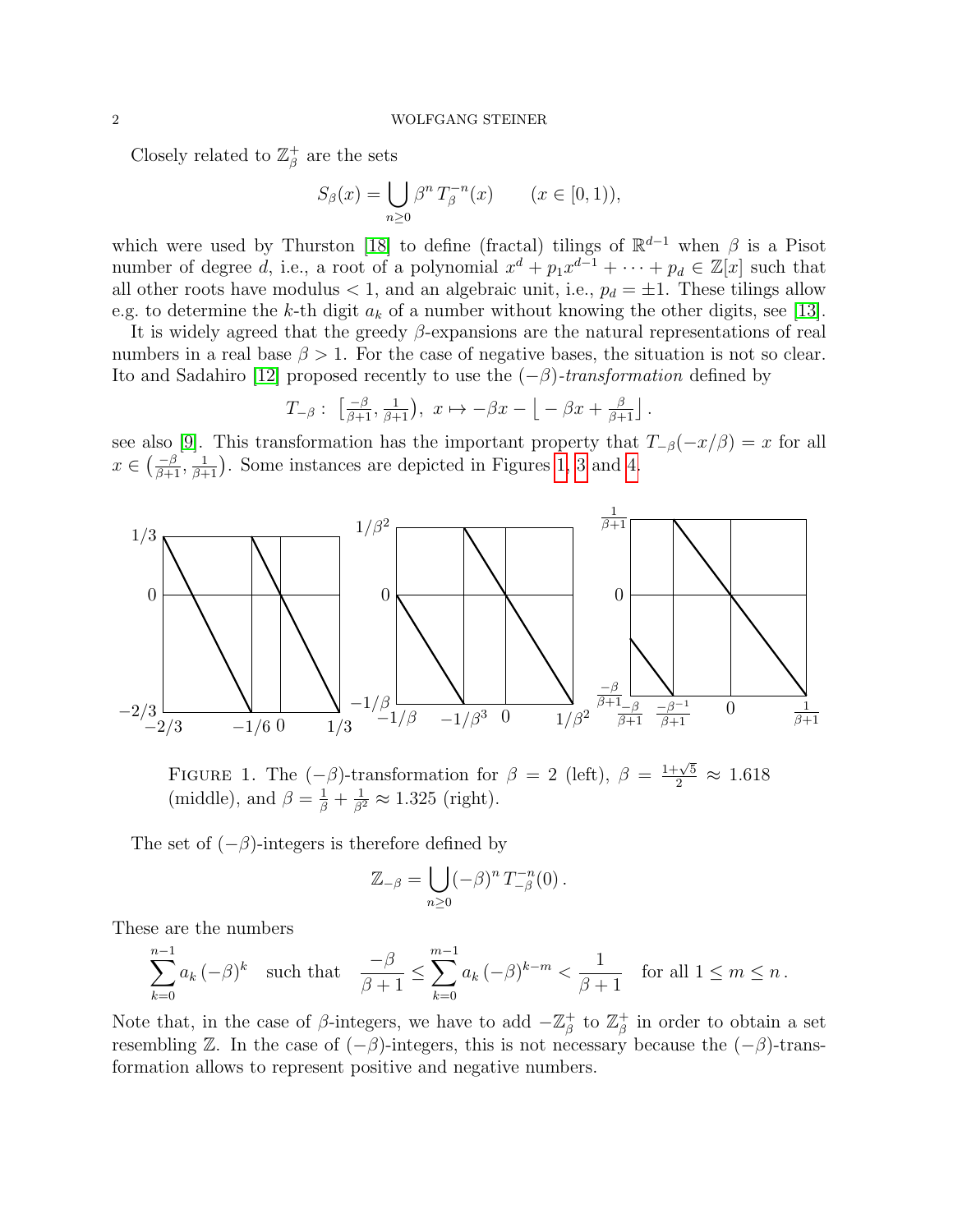It is not difficult to see that  $\mathbb{Z}_{-\beta} = \mathbb{Z} = \mathbb{Z}_{\beta}$  when  $\beta \in \mathbb{Z}, \beta \geq 2$ . Some other properties of  $\mathbb{Z}_{-\beta}$  can be found in [\[1\]](#page-14-0), mainly for the case when  $T_{-\beta}^n(\frac{-\beta}{\beta+1}) \in \left[\frac{1-|\beta|}{\beta}\right]$  $\frac{f[\beta]}{\beta}, 0$  for all  $n \geq 1$ . The set

$$
V'_{\beta} = \left\{ T^{n}_{-\beta} \left( \frac{-\beta}{\beta + 1} \right) \mid n \ge 0 \right\}
$$

plays a similar role for  $(-\beta)$ -expansions as the set  $\Delta_{\beta}$  for  $\beta$ -expansions. Consequently, we call  $\beta > 1$  a  $(-\beta)$ -number if  $V'_\beta$  is a finite set, recalling that Parry numbers were originally called β-numbers in [\[16\]](#page-14-13). In Theorem [3,](#page-8-0) we describe, for any  $(-\beta)$ -number  $\beta \ge (1+\sqrt{5})/2$ , the sequence of  $(-\beta)$ -integers in terms of a two-sided infinite word on a finite alphabet which is a fixed point of an anti-morphism. Note that the orientation-reversing property of the map  $x \mapsto -\beta x$  imposes the use of an anti-morphism instead of a morphism. Antimorphisms were considered in a similar context by Enomoto [\[7\]](#page-14-14).

For  $1 < \beta < \frac{1+\sqrt{5}}{2}$  $\frac{2\sqrt{5}}{2}$ , we have  $\mathbb{Z}_{-\beta} = \{0\}$ , as already proved in [\[1\]](#page-14-0). However, our study still makes sense for these bases  $(-\beta)$  because we can also describe the sets

$$
S_{-\beta}(x) = \lim_{n \to \infty} (-\beta)^n T_{-\beta}^{-n}(x) \qquad \left(x \in \left[\frac{-\beta}{\beta+1}, \frac{1}{\beta+1}\right)\right),
$$

where the limit set consists of the numbers lying in all but finitely many sets  $(-\beta)^n T_{-\beta}^{-n}$  $\binom{n-n}{-\beta}(x),$  $n \geq 0$ . The reason for taking the limit instead of the union over all  $n \geq 0$  is that  $T_{-\beta}^2\left(\frac{\beta^{-1}}{\beta+1}\right) \neq \frac{-\beta}{\beta+1}$  when  $\beta \notin \mathbb{Z}$ , see Section [3.](#page-4-0) In [\[15\]](#page-14-15), the  $(-\beta)$ -transformation is studied in detail for these values of  $\beta$ .

## 2.  $\beta$ -INTEGERS

<span id="page-2-0"></span>In this section, we consider the structure of  $\beta$ -integers. The results are not new, but it is useful to state and prove them in order to understand the differences with  $(-\beta)$ -integers.

Recall that  $\Delta_{\beta} = \{T_{\beta}^{n}(1^{-}) \mid n \geq 0\}$ , and let  $\Delta_{\beta}^{*}$  be the free monoid generated by  $\Delta_{\beta}$ . Elements of  $\Delta^*_{\beta}$  will be considered as words on the alphabet  $\Delta_{\beta}$ , and the operation is the concatenation of words. The  $\beta$ -substitution is the morphism  $\varphi_{\beta}: \Delta_{\beta}^* \to \Delta_{\beta}^*$ , defined by

$$
\varphi_{\beta}(x) = \underbrace{11 \cdots 1}_{[\beta x] - 1 \text{ times}} T_{\beta}(x^{-}) \qquad (x \in \Delta_{\beta}).
$$

<span id="page-2-1"></span>Here, 1 is an element of  $\Delta_{\beta}$  and not the identity element of  $\Delta_{\beta}^*$  (which is the empty word). Recall that, as  $\varphi_{\beta}$  is a morphism, we have  $\varphi_{\beta}(uv) = \varphi_{\beta}(u)\varphi_{\beta}(v)$  for all  $u, v \in \Delta_{\beta}^*$ . Since  $\varphi_{\scriptscriptstyle B}^{n+1}$  $\beta_{\beta}^{n+1}(1) = \varphi_{\beta}^n(\varphi_{\beta}(1))$  and  $\varphi_{\beta}(1)$  starts with 1,  $\varphi_{\beta}^n(1)$  is a prefix of  $\varphi_{\beta}^{n+1}$  $_{\beta}^{n+1}(1)$  for every  $n \geq 0$ . **Theorem 1.** For any  $\beta > 1$ , we have

$$
\mathbb{Z}_{\beta}^{+} = \{z_k \mid k \ge 0\} \quad \text{with} \quad z_k = \sum_{j=1}^{k} u_j,
$$

where  $u_1u_2\cdots$  is the infinite word with letters in  $\Delta_\beta$  which has  $\varphi^n_\beta(1)$  as prefix for all  $n\geq 0$ . The set of differences between consecutive β-integers is  $\Delta_{\beta}$ .

The main observation for the proof of the theorem is the following. We use the notation  $|v| = k$  and  $L(v) = \sum_{j=1}^{k} v_j$  for any  $v = v_1 \cdots v_k \in \Delta_{\beta}^k$ ,  $k \geq 0$ .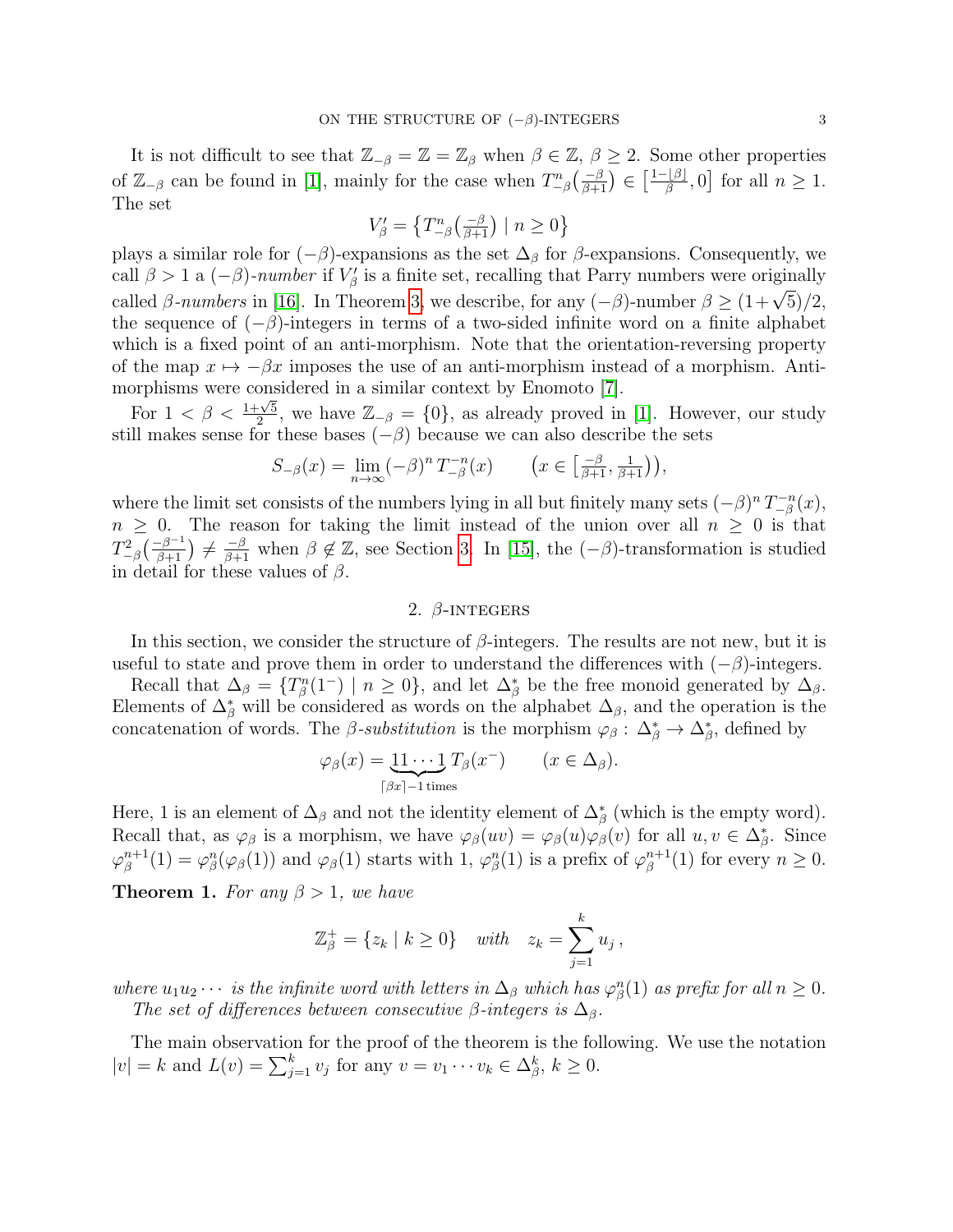<span id="page-3-0"></span>**Lemma 1.** For any  $n \geq 0, 1 \leq k \leq |\varphi_{\beta}^{n}(1)|$ , we have

$$
T_{\beta}^{n}\left(\left[\frac{z_{k-1}}{\beta^{n}},\frac{z_{k}}{\beta^{n}}\right]\right) = [0, u_{k}),
$$

and  $z_{|\varphi_{\beta}^{n}(1)|} = L(\varphi_{\beta}^{n}(1)) = \beta^{n}$ .

*Proof.* For  $n = 0$ , we have  $|\varphi_{\beta}^{0}(1)| = 1$ ,  $z_{0} = 0$ ,  $z_{1} = 1$ ,  $u_{1} = 1$ , thus the statements are true. Suppose that they hold for  $n$ , and consider

$$
u_1u_2\cdots u_{|\varphi_{\beta}^{n+1}(1)|}=\varphi_{\beta}^{n+1}(1)=\varphi_{\beta}(\varphi_{\beta}^n(1))=\varphi_{\beta}(u_1)\varphi_{\beta}(u_2)\cdots\varphi_{\beta}(u_{|\varphi_{\beta}^n(1)|}).
$$

Let  $1 \leq k \leq |\varphi_{\beta}^{n+1}|$  $\beta_{\beta}^{n+1}(1)$ , and write  $u_1 \cdots u_k = \varphi_{\beta}(u_1 \cdots u_{j-1}) v_1 \cdots v_i$  with  $1 \leq j \leq |\varphi_{\beta}^n(1)|$ ,  $1 \leq i \leq |\varphi_{\beta}(u_j)|$ , i.e.,  $v_1 \cdots v_i$  is a non-empty prefix of  $\varphi_{\beta}(u_j)$ .

For any  $x \in (0,1]$ , we have  $T_\beta(x^-) = \beta x - \lceil \beta x \rceil + 1$ , hence  $L(\varphi_\beta(x)) = \beta x$  for  $x \in \Delta_\beta$ . This yields that

$$
z_k = L(u_1 \cdots u_k) = \beta L(u_1 \cdots u_{j-1}) + L(v_1 \cdots v_i) = \beta z_{j-1} + i - 1 + v_i
$$

and  $z_{k-1} = \beta z_{i-1} + i - 1$ , hence

$$
\[\frac{z_{k-1}}{\beta}, \frac{z_k}{\beta}\] = \left[z_{j-1} + \frac{i-1}{\beta}, z_{j-1} + \frac{i-1+v_i}{\beta}\right] \subseteq [z_{j-1}, z_{j-1} + u_j) = [z_{j-1}, z_j],
$$
  

$$
T_{\beta}^{n+1}\left(\left[\frac{z_{k-1}}{\beta^{n+1}}, \frac{z_k}{\beta^{n+1}}\right]\right) = T_{\beta}\left(\left[\frac{i-1}{\beta}, \frac{i-1+v_i}{\beta}\right]\right) = [0, v_i) = [0, u_k).
$$

Moreover, we have  $L(\varphi^{n+1}_{\beta})$  $\beta_{\beta}^{n+1}(1)$  =  $\beta L(\varphi_{\beta}^{n}(1)) = \beta^{n+1}$ , thus the statements hold for  $n+1$ .  $\Box$ 

*Proof of Theorem [1.](#page-2-1)* By Lemma [1,](#page-3-0) we have  $z_{|\varphi_{\beta}^{n}(1)|} = \beta^{n}$  for all  $n \geq 0$ , thus  $[0, 1)$  is split into the intervals  $[z_{k-1}/\beta^n, z_k/\beta^n)$ ,  $1 \leq k \leq |\varphi_{\beta}^n(1)|$ . Therefore, Lemma [1](#page-3-0) yields that

$$
T_{\beta}^{-n}(0) = \{z_{k-1}/\beta^n \mid 1 \leq k \leq |\varphi_{\beta}^n(1)|\},\,
$$

hence

$$
\bigcup_{n\geq 0} \beta^n T_{\beta}^{-n}(0) = \{z_k \mid k \geq 0\}.
$$

Since  $u_k \in \Delta_\beta$  for all  $k \geq 1$  and  $u_{|\varphi^n(1)|} = T_\beta^n(1^-)$  for all  $n \geq 0$ , we have

$$
\{z_k - z_{k-1} \mid k \ge 1\} = \{u_k \mid k \ge 1\} = \Delta_\beta.
$$

For the sets  $S_\beta(x)$ , Lemma [1](#page-3-0) gives the following corollary.

**Corollary 1.** For any  $x \in [0, 1)$ , we have

$$
S_{\beta}(x) = \{z_k + x \mid k \geq 0, u_{k+1} > x\} \subseteq x + S_{\beta}(0).
$$

Note that  $S_\beta(x)$  is always the union of a sequence of nested sets because  $y \in [0,1)$  implies  $y/\beta \in [0,1)$  and  $T_{\beta}(y/\beta) = y$ , thus  $\beta^{n} T_{\beta}^{-n}$  $\beta^{n-n}(x) \subseteq \beta^{n+1} T_{\beta}^{-n-1}$  $\int_{\beta}^{n-n-1}(x)$  for all  $x \in [0,1)$ .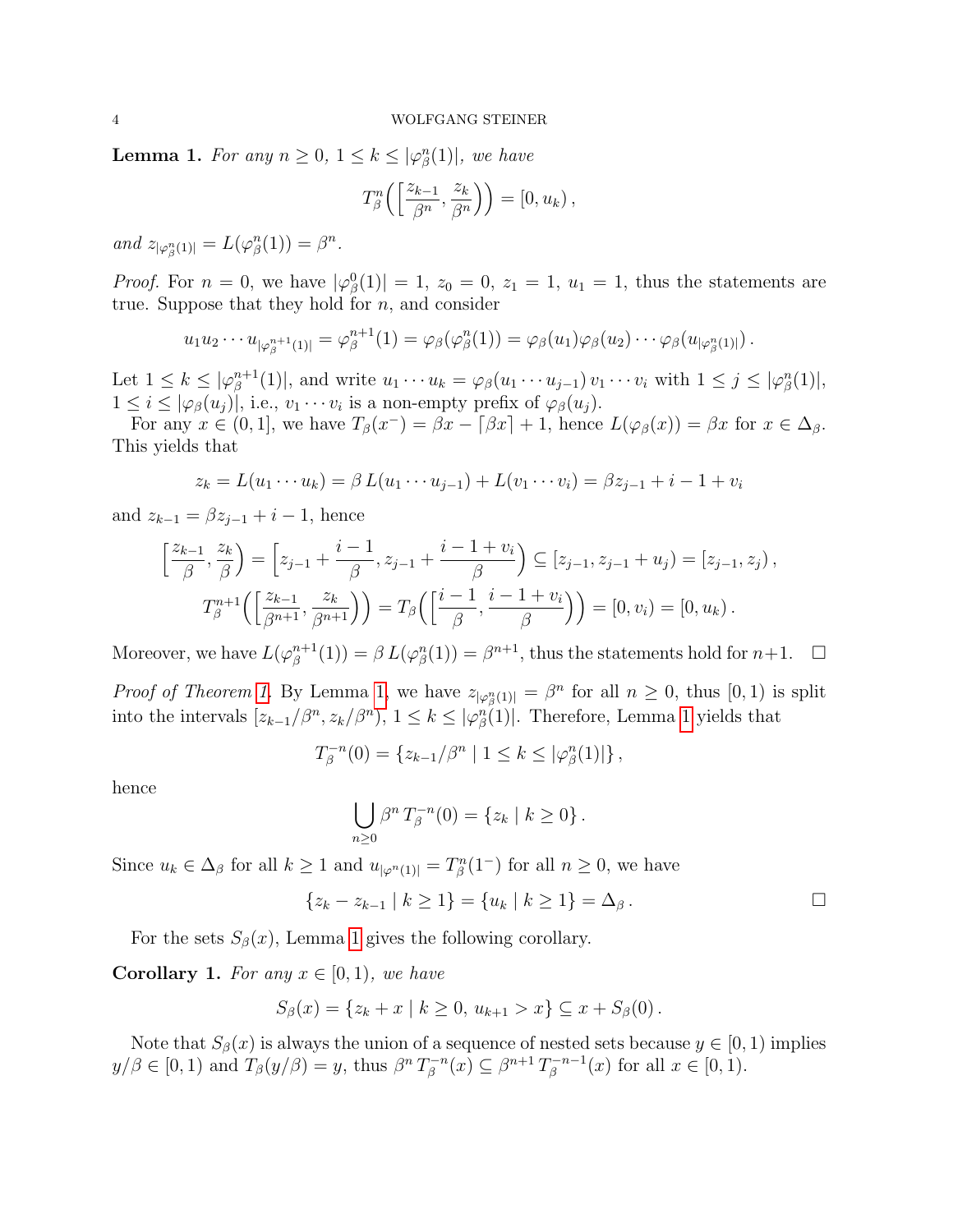## 3.  $(-\beta)$ -INTEGERS

<span id="page-4-0"></span>We now turn to the discussion of  $(-\beta)$ -integers and sets  $S_{-\beta}(x), x \in \left[\frac{-\beta}{\beta+1}, \frac{1}{\beta+1}\right)$ . The first technical problem comes from the fact  $(-\beta)^n T_{-\beta}^{-n}$  $\zeta_{-\beta}^{-n}(x) \subseteq (-\beta)^{n+1} \, T_{-\beta}^{-n-1}$  $\int_{-\beta}^{-n-1}(x)$  is not always true because  $\frac{-y}{\beta} \notin \left[\frac{-\beta}{\beta+1}, \frac{1}{\beta+1}\right)$  for  $y = \frac{-\beta}{\beta+1}$ . However, we have the following lemma.

<span id="page-4-1"></span>**Lemma 2.** For any  $\beta > 1$ ,  $x \in \left[\frac{-\beta}{\beta+1}, \frac{1}{\beta+1}\right)$ ,  $n \geq 0$ , we have

$$
T_{-\beta}^{-n}(x)\setminus \left\{\tfrac{-\beta}{\beta+1}\right\} \subseteq (-\beta) T_{-\beta}^{-n-1}(x).
$$

If  $T_{-\beta}(x) = x$ , in particular if  $x = 0$ , then

$$
T_{-\beta}^{-n}(x) \subseteq \beta^2 T_{-\beta}^{-n-2}(x) .
$$

*Proof.* For any  $y \in \left(\frac{-\beta}{\beta+1}, \frac{1}{\beta+1}\right)$ , we have  $T_{-\beta}^2(y/\beta^2) = T_{-\beta}(-y/\beta) = y$ , which implies the first inclusion and  $T_{-8}^{-n}$  $\binom{n-n}{-\beta}(x) \setminus \left\{\frac{-\beta}{\beta+1}\right\} \subseteq \beta^2 T_{-\beta}^{-n-2}$ <sup> $n-n-2$ </sup>(*x*). If  $T_{-\beta}^n\left(\frac{-\beta}{\beta+1}\right) = x = T_{-\beta}(x)$ , then  $T_{-\beta}^{n+2}$  $\binom{m+2}{-\beta} \binom{-\beta^{-1}}{\beta+1} = T^{n+1}_{-\beta}$  $T_{-\beta}^{n+1}(\frac{-\beta}{\beta+1}) = T_{-\beta}(x) = x,$ 

thus  $\frac{-\beta}{\beta+1} \in \beta^2 T_{-\beta}^{-n-2}$  $\Box^{-n-2}_{-\beta}(x)$  as well.

The first two statements of the following proposition can also be found in [\[1\]](#page-14-0).

<span id="page-4-2"></span>**Proposition 1.** For any  $\beta > 1$ , we have  $\mathbb{Z}_{-\beta} \subseteq (-\beta) \mathbb{Z}_{-\beta}$ .<br>If  $\beta < (1 + \sqrt{5})/2$ , then  $\mathbb{Z}_{-\beta} = \{0\}$ .

If 
$$
\beta < (1 + \sqrt{5})/2
$$
, then  $\mathbb{Z}_{-\beta} = \{0\}$ .  
\nIf  $\beta \ge (1 + \sqrt{5})/2$ , then  
\n $\mathbb{Z}_{-\beta} \cap (-\beta)^n [-\beta, 1] = \{(-\beta)^n, (-\beta)^{n+1}\} \cup (-\beta)^{n+2} (T_{-\beta}^{-n-2}(0) \cap (\frac{-1}{\beta}, \frac{1}{\beta^2}))$ 

for all  $n \geq 0$ , in particular

$$
\mathbb{Z}_{-\beta} \cap [-\beta, 1] = \begin{cases} \left\{ -\beta, -\beta + 1, \dots, -\beta + \lfloor \beta \rfloor, 0, 1 \right\} & \text{if } \beta^2 \ge \lfloor \beta \rfloor (\beta + 1), \\ \left\{ -\beta, -\beta + 1, \dots, -\beta + \lfloor \beta \rfloor - 1, 0, 1 \right\} & \text{if } \beta^2 < \lfloor \beta \rfloor (\beta + 1). \end{cases}
$$

*Proof.* For any  $\beta > 1$ , we have  $T_{-\beta}(0) = 0$ , thus  $T_{-\beta}^{-n-1}$  $T^{-n-1}_{-\beta}(0) \subseteq T^{-n}_{-\beta}$  $_{-\beta}^{n-n}(0)$ . This means that  $(-\beta)^{n+1}T_{-\beta}^{-n-1}$  $\frac{(-n-1)}{-\beta}(0) \subseteq -\beta\big((-\beta)^n T_{-\beta}^{-n}$  $\mathbb{Z}_{-\beta}^{n-n}(0)$ , hence  $\mathbb{Z}_{-\beta} \subseteq (-\beta) \mathbb{Z}_{-\beta}$ .

If 
$$
\beta < \frac{1+\sqrt{5}}{2}
$$
, then  $\frac{-1}{\beta} < \frac{-\beta}{\beta+1}$ , hence  $T_{-\beta}^{-1}(0) = \{0\}$  and  $\mathbb{Z}_{-\beta} = \{0\}$ , see Figure 1 (right).  
\nIf  $\beta \ge \frac{1+\sqrt{5}}{2}$ , then  $\frac{-1}{\beta} \in T_{-\beta}^{-1}(0)$  implies  $1 \in \mathbb{Z}_{-\beta}$ , thus  $(-\beta)^n \in \mathbb{Z}_{-\beta}$  for all  $n \ge 0$ . Clearly,  
\n $(-\beta)^{n+2} (T_{-\beta}^{-n-2}(0) \cap (\frac{-1}{\beta}, \frac{1}{\beta^2})) \subseteq \mathbb{Z}_{-\beta} \cap (-\beta)^n (-\beta, 1)$ .

To show the other inclusion, let  $z \in (-\beta)^m T_{-\beta}^{-m}$  $\sum_{-\beta}^{n-m}(0) \cap (-\beta)^n(-\beta,1)$  for some  $m \geq 0$ . If  $m < n+2$ , then Lemma [2](#page-4-1) yields that  $z \in (-\beta)^{n+2} T_{-\beta}^{-n-2}$  $\int_{-\beta}^{n-n-2}(0)$ , since  $(-1)^n z < \beta^n \leq \frac{\beta^{n+2}}{\beta+1}$  $\beta+1$ implies  $z \neq \frac{(-\beta)^{n+2}}{\beta+1}$ . If  $m > n+2$ , then  $\left(\frac{-1}{\beta}\right)$  $\frac{-1}{\beta}, \frac{1}{\beta^2}$  $\left(\frac{1}{\beta+1}, \frac{1}{\beta+1}\right)$  implies that  $T^{n+2}_{-\beta}$  $\frac{m+2}{-\beta}\left(\frac{z}{(-\beta)^{n+2}}\right)=$  $T_{-\beta}^{m}\left(\frac{z}{(-\beta\right) }$  $\frac{z}{(-\beta)^m}$  = 0, thus we also have  $z \in (-\beta)^{n+2}$   $(T_{-\beta}^{-n-2})$  $_{-\beta}^{n-n-2}(0) \cap (-\beta)^n (-\beta, 1)).$ 

Consider now  $n = 0$ , then

$$
\mathbb{Z}_{-\beta} \cap [-\beta, 1] = \{-\beta, 1\} \cup \{z \in (-\beta, 1) \mid T_{-\beta}^2(z/\beta^2) = 0\}.
$$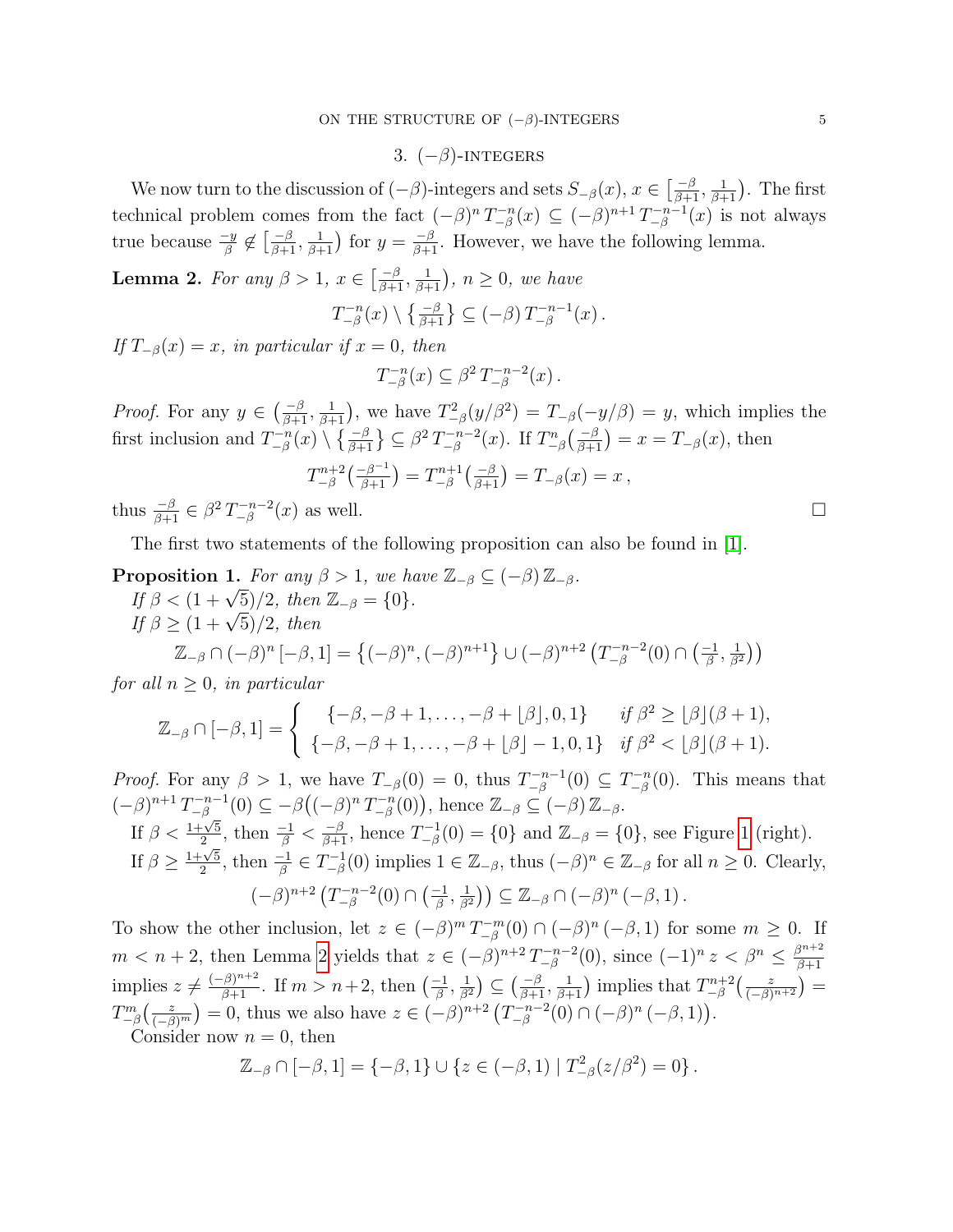#### 6 WOLFGANG STEINER

Since  $\frac{-\beta}{\beta} \geq \frac{-\beta}{\beta+1}$  if and only if  $\beta^2 \geq \lfloor \beta \rfloor (\beta+1)$ , we obtain

$$
(-\beta) T_{-\beta}^{-1}(0) = \begin{cases} \{0, 1, \dots, \lfloor \beta \rfloor\} & \text{if } \beta^2 \ge \lfloor \beta \rfloor (\beta + 1), \\ \{0, 1, \dots, \lfloor \beta \rfloor - 1\} & \text{if } \beta^2 < \lfloor \beta \rfloor (\beta + 1). \end{cases}
$$

If  $T_{-\beta}^2(z/\beta^2) = 0$ , then  $z = -a_1\beta + a_0$  with  $a_0 \in (-\beta)T_{-\beta}^{-1}$  $\binom{n-1}{-\beta}(0), a_1 \in \{0, 1, \ldots, \lfloor \beta \rfloor\}, \text{ and }$  $\mathbb{Z}_{-\beta} \cap [-\beta, 1]$  consists of those numbers  $-a_1\beta + a_0$  lying in  $[-\beta, 1]$ .

This shows in particular that the maximal difference between consecutive  $(-\beta)$ -integers exceeds 1 whenever  $\beta^2 < \lfloor \beta \rfloor (\beta + 1)$ , i.e.,  $T_{-\beta}(\frac{-\beta}{\beta+1}) < 0$ . This was already shown for an example in [\[1\]](#page-14-0). Example [3](#page-12-1) shows that the distance between two consecutive  $(-\beta)$ -integers can be even greater than 2, and the structure of  $\mathbb{Z}_{-\beta}$  can be quite complicated. Therefore, we adapt a slightly different strategy as for  $\mathbb{Z}_{\beta}$ .

In the following, we always assume that the set

$$
V_{\beta} = V_{\beta}' \cup \{0\} = \left\{ T_{-\beta}^{n} \left( \frac{-\beta}{\beta + 1} \right) \mid n \ge 0 \right\} \cup \{0\}
$$

is finite, i.e.,  $\beta$  is a  $(-\beta)$ -number, and let  $\beta$  be fixed. For  $x \in V_\beta$ , let

$$
r_x = \min \left\{ y \in V_\beta \cup \left\{ \frac{1}{\beta+1} \right\} \mid y > x \right\}, \quad \hat{x} = \frac{x+r_x}{2}, \quad J_x = \left\{ x \right\} \text{ and } J_{\hat{x}} = (x, r_x).
$$

Then  $\{J_a \mid a \in A_\beta\}$  forms a partition of  $\left[\frac{-\beta}{\beta+1}, \frac{1}{\beta+1}\right)$ , where

$$
A_{\beta} = V_{\beta} \cup \widehat{V}_{\beta}, \quad \text{with} \quad \widehat{V}_{\beta} = \{\widehat{x} \mid x \in V_{\beta}\}.
$$

We have  $T_{-\beta}(J_x) = J_{T_{-\beta}(x)}$  for every  $x \in V_\beta$ , and the following lemma shows that the image of every  $J_{\hat{x}}, x \in V_{\beta}$ , is a union of intervals  $J_a, a \in A_{\beta}$ .

<span id="page-5-0"></span>**Lemma 3.** Let  $x \in V_\beta$  and

$$
J_{\widehat{x}} \cap T_{-\beta}^{-1}(V_{\beta}) = \{y_1, \dots, y_m\}, \quad x = y_0 < y_1 < \dots < y_m < y_{m+1} = r_x.
$$

For any  $0 \leq i \leq m$ , we have

$$
T_{-\beta}((y_i, y_{i+1})) = J_{\hat{x}_i} \quad \text{with} \quad x_i = \lim_{y \to y_{i+1}, y < y_{i+1}} T_{-\beta}(y), \text{ i.e., } \hat{x}_i = T_{-\beta} \left( \frac{y_i + y_{i+1}}{2} \right),
$$
\n
$$
\text{and } \beta(y_{i+1} - y_i) = \lambda(J_{\hat{x}_i}), \text{ where } \lambda \text{ denotes the Lebesgue measure.}
$$

*Proof.* Since  $T_{-\beta}$  maps no point in  $(y_i, y_{i+1})$  to  $\frac{-\beta}{\beta+1} \in V_\beta$ , the map is continuous on this interval and  $\lambda(T_{-\beta}(y_i, y_{i+1}))) = \beta(y_{i+1} - y_i)$ . We have  $x_i \in V_\beta$  since  $x_i = T_{-\beta}(y_{i+1})$  in case  $y_{i+1} < \frac{1}{\beta+1}$ , and  $x_i = \frac{-\beta}{\beta+1}$  in case  $y_{i+1} = \frac{1}{\beta+1}$ . Since  $y_i = \max\{y \in T^{-1}_{-\beta}\}$  $\binom{n-1}{-\beta}(V_{\beta}) \mid y < y_{i+1} \},$  we obtain that  $r_{x_i} = \lim_{y \to y_i, y > y_i} T_{-\beta}(y)$ , thus  $T_{-\beta}((y_i, y_{i+1})) = (x_i, r_{x_i})$ ).  $\Box$ 

Therefore, we define an anti-morphism  $\psi_{\beta}: A_{\beta}^* \to A_{\beta}^*$  by

$$
\psi_{\beta}(x) = T_{-\beta}(x)
$$
 and  $\psi_{\beta}(\widehat{x}) = \widehat{x_m} T_{-\beta}(y_m) \cdots \widehat{x_1} T_{-\beta}(y_1) \widehat{x_0}$   $(x \in V_{\beta}),$ 

with m,  $x_i$  and  $y_i$  as in Lemma [3.](#page-5-0) Here, anti-morphism means that  $\psi_\beta(uv) = \psi_\beta(v)\psi_\beta(u)$ for all  $u, v \in A_{\beta}^*$ . Now, the last letter of  $\psi_{\beta}(0)$  is  $\hat{t}, t = \max\{x \in V_{\beta} \mid x < 0\}$ , and the first letter of  $\psi_{\beta}(\hat{t})$  is  $\widehat{0}$ . Therefore,  $\psi_{\beta}^{2n}(\widehat{0})$  is a prefix of  $\psi_{\beta}^{2n+2}$  $\psi_{\beta}^{2n+2}(\widehat{0}) = \psi_{\beta}^{2n}(\psi_{\beta}^{2}(\widehat{0}))$  and  $\psi_{\beta}^{2n+1}$  $\beta^{2n+1}(0)$  is a suffix of  $\psi_{\beta}^{2n+3}$  $_{\beta}^{2n+3}(0)$  for every  $n \geq 0$ .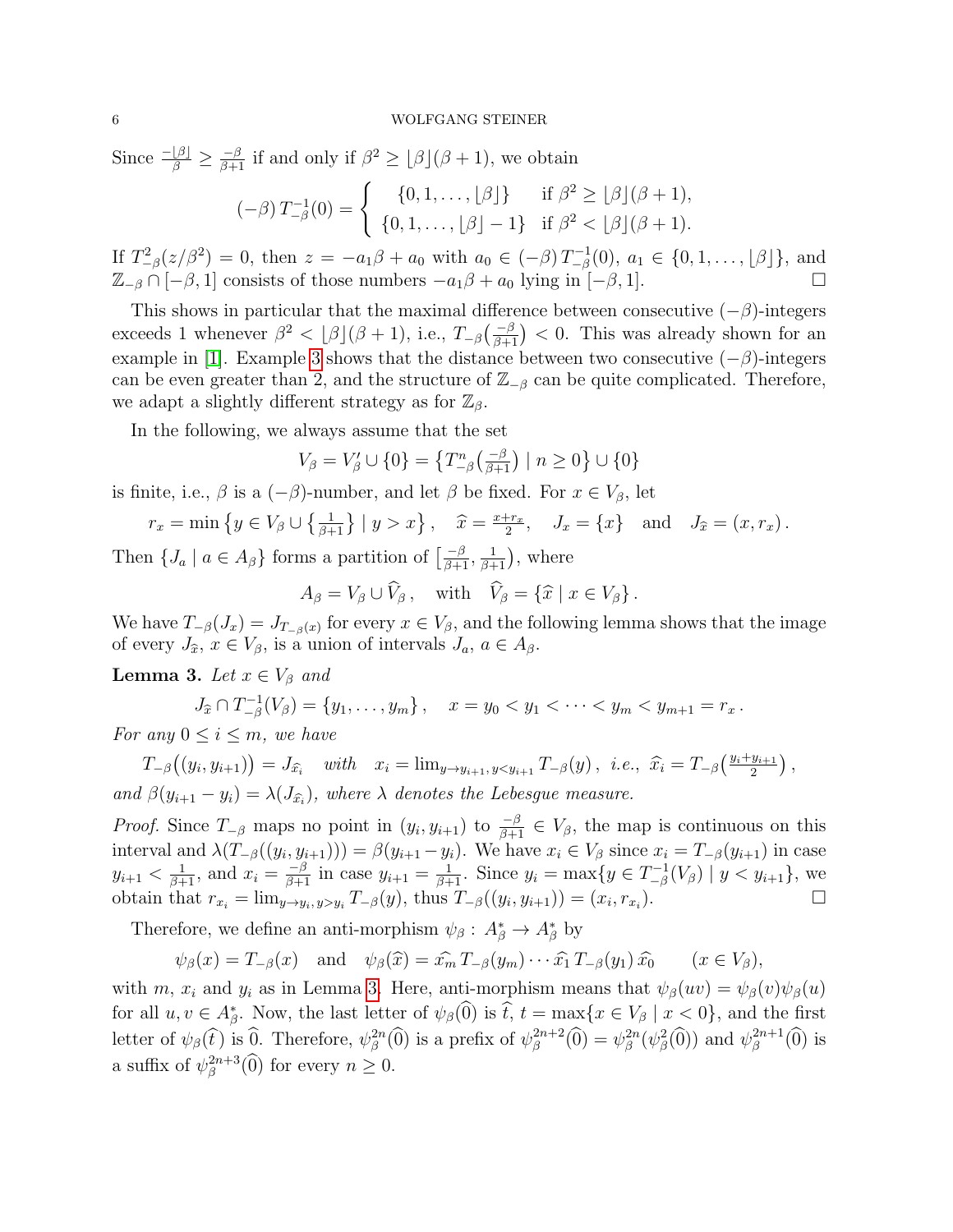<span id="page-6-0"></span>**Theorem 2.** For any  $(-\beta)$ -number  $\beta \geq (1 + \sqrt{5})/2$ , we have

$$
\mathbb{Z}_{-\beta} = \{z_k \mid k \in \mathbb{Z}, u_k = 0\} \quad \text{with} \quad z_k = \begin{cases} \sum_{j=1}^k \lambda(J_{u_j}) & \text{if } k \ge 0, \\ -\sum_{j=1}^{|k|} \lambda(J_{u_{-j}}) & \text{if } k \le 0, \end{cases}
$$

where  $\cdots u_{-1}u_0u_1\cdots$  is the two-sided infinite word on the finite alphabet  $A_\beta$  such that  $u_0 = 0, \ \psi_{\beta}^{2n}(\widehat{0})$  is a prefix of  $u_1u_2\cdots$  and  $\psi_{\beta}^{2n+1}$  $\beta^{2n+1}(0)$  is a suffix of  $\cdots u_{-2}u_{-1}$  for all  $n \geq 0$ .

Since  $\psi_{\beta}(u_0) = u_0$ , the word  $\cdots u_{-1}u_0u_1\cdots$  can be seen as a fixed point of  $\psi_{\beta}$ .

The following lemma is the analogue of Lemma [1.](#page-3-0) Note that  $u_{2k} \in V_\beta$  and  $u_{2k+1} \in \widehat{V}_\beta$ for all  $k \in \mathbb{Z}$ , thus  $z_{2k} = z_{2k-1}$  and  $z_{2k} = z_{1-2k}$  for all  $k \geq 1$ . We use the notation

$$
L(v) = \sum_{j=1}^{k} \lambda(J_{v_j}) \quad \text{if } v = v_1 \cdots v_k \in A_{\beta}^k.
$$

<span id="page-6-1"></span>**Lemma 4.** For any  $n \geq 0$ ,  $0 \leq k < |\psi_{\beta}^n(0)|/2$ , we have

$$
T_{-\beta}^n\left(\frac{z_{(-1)^n2k}}{(-\beta)^n}\right) = u_{(-1)^n2k}, \quad T_{-\beta}^n\left(\left(\frac{z_{(-1)^n2k}}{(-\beta)^n}, \frac{z_{(-1)^n(2k+1)}}{(-\beta)^n}\right)\right) = J_{u_{(-1)^n(2k+1)}},
$$
  
and  $z_{(-1)^n|\psi_{\beta}^n(0)|} = (-1)^n L(\psi_{\beta}^n(0)) = r_0 (-\beta)^n.$ 

*Proof.* The statements are true for  $n = 0$  since  $|\psi_{\beta}^{0}(0)| = 1$ ,  $z_{0} = 0$ ,  $z_{1} = \lambda(J_{\widehat{0}}) = r_{0}$ . Suppose that they hold for even  $n$ , and consider

$$
u_{-|\psi_{\beta}^{n+1}(\widehat{0})|}\cdots u_{-2}u_{-1}=\psi_{\beta}^{n+1}(\widehat{0})=\psi_{\beta}(\psi_{\beta}^{n}(\widehat{0}))=\psi_{\beta}(u_{|\psi_{\beta}^{n}(\widehat{0})|})\cdots\psi_{\beta}(u_{2})\psi_{\beta}(u_{1}).
$$

Let  $0 \leq k < |\psi_{\beta}^{n+1}|$  $_{\beta}^{n+1}(0)/2$ , and write

$$
u_{-2k-1}\cdots u_{-1}=v_{-2i-1}\cdots v_{-1}\,\psi_{\beta}(u_1\cdots u_{2j})
$$

with  $0 \le j < |\psi_{\beta}^n(0)|/2, 0 \le i < |\psi_{\beta}(u_{2j+1})|/2$ , i.e.,  $u_{-2i-1} \cdots u_{-1}$  is a suffix of  $\psi_{\beta}(u_{2j+1})$ . By Lemma [3,](#page-5-0) we have  $L(\psi_{\beta}(\hat{x})) = \beta \lambda(J_{\hat{x}})$  for any  $x \in V_{\beta}$ . This yields that

$$
-z_{-2k-1} = \beta L(u_1 \cdots u_{2j}) + L(v_{-2i-1} \cdots v_{-1}) = \beta z_{2j} + L(v_{-2i-1} \cdots v_{-1})
$$

and  $-z_{-2k} = \beta z_{2j} + L(v_{-2i} \cdots v_{-1})$ . With  $\hat{x} = u_{2j+1}$  and  $y_i$  as in Lemma [3,](#page-5-0) we obtain

$$
T_{-\beta}^{n+1}\left(\frac{z_{-2k}}{(-\beta)^{n+1}}\right) = T_{-\beta}^{n+1}\left(\frac{z_{2j}}{(-\beta)^n} - \frac{L(v_{-2i} \cdots v_{-1})}{(-\beta)^{n+1}}\right)
$$
  
= 
$$
\begin{cases} T_{-\beta}(u_{2j}) = \psi_{\beta}(u_{2j}) = u_{-2k} \\ T_{-\beta}(x + L(v_{-2i} \cdots v_{-1})/\beta) = T_{-\beta}(y_i) = v_{-2i} = u_{-2k} \quad \text{if } i \ge 1, \end{cases}
$$

and

$$
T_{-\beta}^{n+1}\left(\left(\frac{z_{-2k}}{(-\beta)^{n+1}}, \frac{z_{-2k-1}}{(-\beta)^{n+1}}\right)\right) = T_{-\beta}\left((y_i, y_{i+1})\right) = J_{v_{-2i-1}} = J_{u_{-2k-1}}.
$$

Moreover, we have  $L(\psi_{\beta}^{n+1})$  $\beta^{n+1}(\widehat{0}) = \beta L(\psi_{\beta}^{n}(\widehat{0})) = r_0\beta^{n+1}$ , thus the statements hold for  $n+1$ . The proof for odd *n* runs along the same lines and is therefore omitted.  $\square$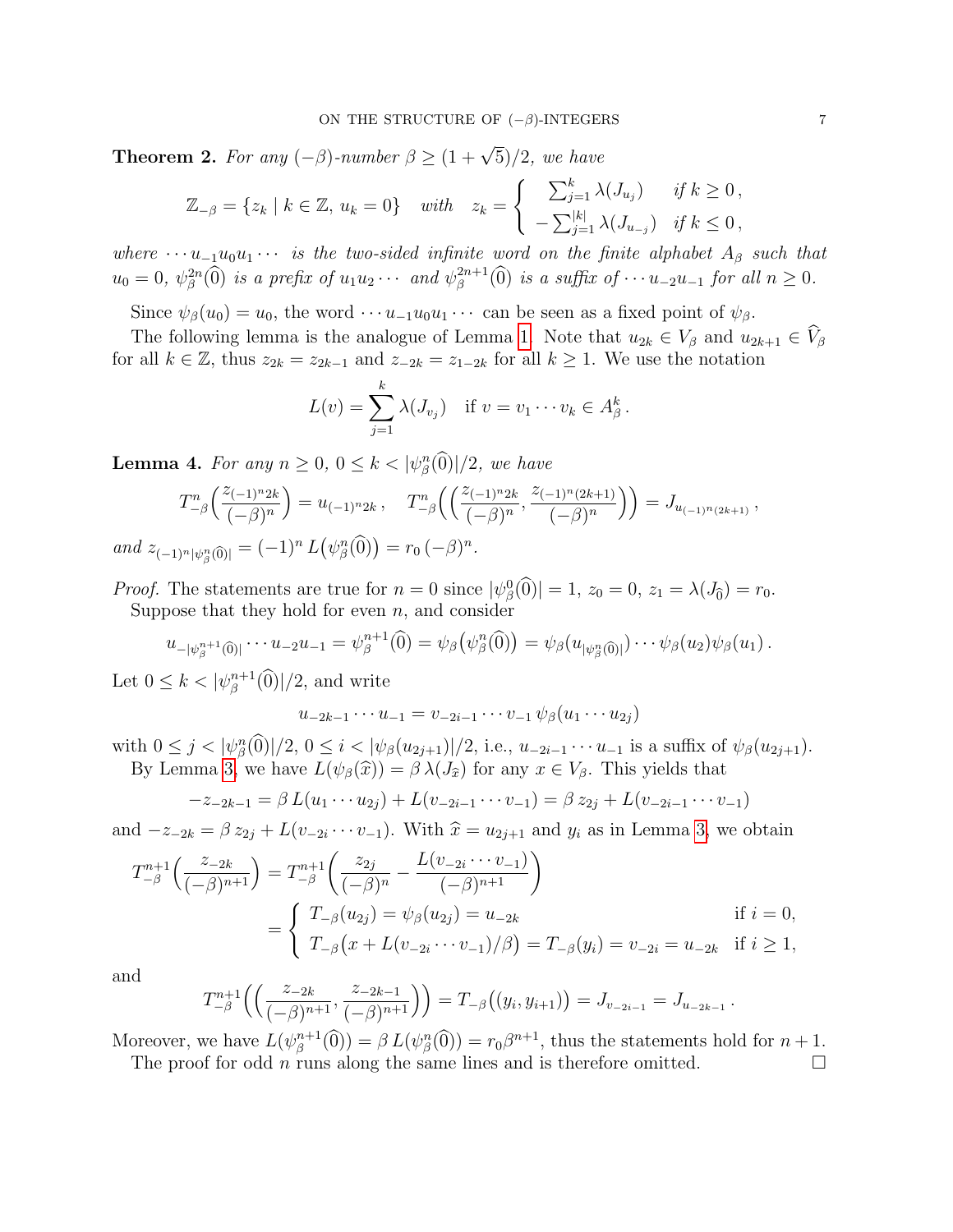#### 8 WOLFGANG STEINER

*Proof of Theorem [2.](#page-6-0)* By Lemma [4,](#page-6-1) we have  $z_{(-1)^n|\psi_{\beta}^n(0)|} = r_0 (-\beta)^n$  for all  $n \ge 0$ , thus  $[0, r_0)$ splits into the intervals  $(z_{(-1)^n2k}(-\beta)^{-n}, z_{(-1)^n(2k+1)}(-\beta)^{-n})$  and points  $z_{(-1)^n2k}(-\beta)^{-n}$ ,  $0 \leq k < |\psi_{\beta}^{n}(\widehat{0})|/2$ , hence

$$
T_{-\beta}^{-n}(0) \cap [0, r_0) = \left\{ z_{(-1)^n 2k}(-\beta)^{-n} \mid 0 \le k < |\psi_{\beta}^n(\widehat{0})|/2, u_{(-1)^n 2k} = 0 \right\}.
$$

Let  $m \ge 1$  be such that  $\beta^{2m} r_0 > \frac{1}{\beta+1}$ . Then we have  $\left[\frac{-\beta}{\beta+1}, \frac{1}{\beta+1}\right) \subset (-\beta^{2m+1} r_0, \beta^{2m} r_0)$ , and Lemma [2](#page-4-1) yields that

$$
T_{-\beta}^{-n}(0) \subseteq \beta^{2m}(T_{-\beta}^{-n-2m}(0) \cap [0,r_0)) \cup (-\beta)^{2m+1}(T_{-\beta}^{-n-2m-1}(0) \cap [0,r_0)),
$$

thus

$$
\bigcup_{n\geq 0} (-\beta)^n T_{-\beta}^{-n}(0) = \bigcup_{n\geq 0} (-\beta)^n \left( T_{-\beta}^{-n}(0) \cap [0, r_0) \right) = \{ z_{2k} \mid k \in \mathbb{Z}, u_{2k} = 0 \} . \square
$$

As in the case of positive bases, the word  $\cdots u_{-1}u_0u_1\cdots$  also describes the sets

$$
S_{-\beta}(x) = \lim_{n \to \infty} (-\beta)^n T_{-\beta}^{-n}(x) = \bigcup_{n \ge 0} (-\beta)^n \left( T_{-\beta}^{-n}(x) \setminus \left\{ \frac{-\beta}{\beta + 1} \right\} \right) \qquad \left( x \in \left[ \frac{-\beta}{\beta + 1}, \frac{1}{\beta + 1} \right) \right),
$$

where the second equality follows from Lemma [2.](#page-4-1) It is already indicated in the Introduction that  $S_{-\beta}(x)$  can differ from  $\bigcup_{n\geq 0} (-\beta)^n T_{-\beta}^{-n}$ <sup> $n-n$ </sup>(*x*). Indeed, if  $T_{-\beta}^n\left(\frac{-\beta}{\beta+1}\right) = x \neq T_{-\beta}(x)$ , then

$$
T_{-\beta}^{n+2} \left( \frac{-\beta^{-1}}{\beta + 1} \right) = T_{-\beta}^{n+1} \left( \frac{-\beta}{\beta + 1} \right) = T_{-\beta}(x) \neq x,
$$

thus  $\frac{(-\beta)^{n+1}}{\beta+1} \in (-\beta)^m T^{-m}_{-\beta}$  $\binom{n-m}{-\beta}(x)$  if and only if  $m = n$ .

Theorem [2](#page-6-0) and Lemma [4](#page-6-1) give the following corollary.

**Corollary 2.** For any  $x \in V_\beta$ , we have

$$
S_{-\beta}(x) = \{z_k \mid k \in \mathbb{Z}, u_k = x\}
$$

and, for any  $y \in J_{\hat{x}}$ ,

$$
S_{-\beta}(y) = \{z_k + y - x \mid k \ge 0, u_{k+1} = \widehat{x}\} \cup \{z_k + y - x \mid k < 0, u_k = \widehat{x}\}.
$$

Recall that our main goal is to understand the structure of  $\mathbb{Z}_{-\beta}$  (in case  $\beta \geq (1+\sqrt{5})/2$ ), i.e., to describe the occurrences of 0 in the word  $\cdots u_{-1}u_0u_1\cdots$  defined in Theorem [2](#page-6-0) and the words between two successive occurrences. Let

$$
R_{\beta} = \{u_k u_{k+1} \cdots u_{s(k)-1} \mid k \in \mathbb{Z}, u_k = 0\} \quad \text{with} \quad s(k) = \min\{j \in \mathbb{Z} \mid u_j = 0, j > k\}
$$

be the set of return words of 0 in  $\cdots u_{-1}u_0u_1\cdots$ . Note that  $s(k)$  is defined for all  $k\in\mathbb{Z}$ since  $(-\beta)^n \in \mathbb{Z}_{-\beta}$  for all  $n \geq 0$  by Proposition [1.](#page-4-2)

For any  $w \in R_{\beta}, \psi_{\beta}(w_0)$  is a factor of  $\cdots u_{-1}u_0u_1\cdots$  starting and ending with 0, thus we can write  $\psi_{\beta}(w0) = w_1 \cdots w_m 0$  with  $w_j \in R_{\beta}, 1 \leq j \leq m$ , and set

$$
\varphi_{-\beta}(w)=w_1\cdots w_m.
$$

This defines an anti-morphism  $\varphi_{-\beta}: R^*_{\beta} \to R^*_{\beta}$ , which plays the role of the  $\beta$ -substitution.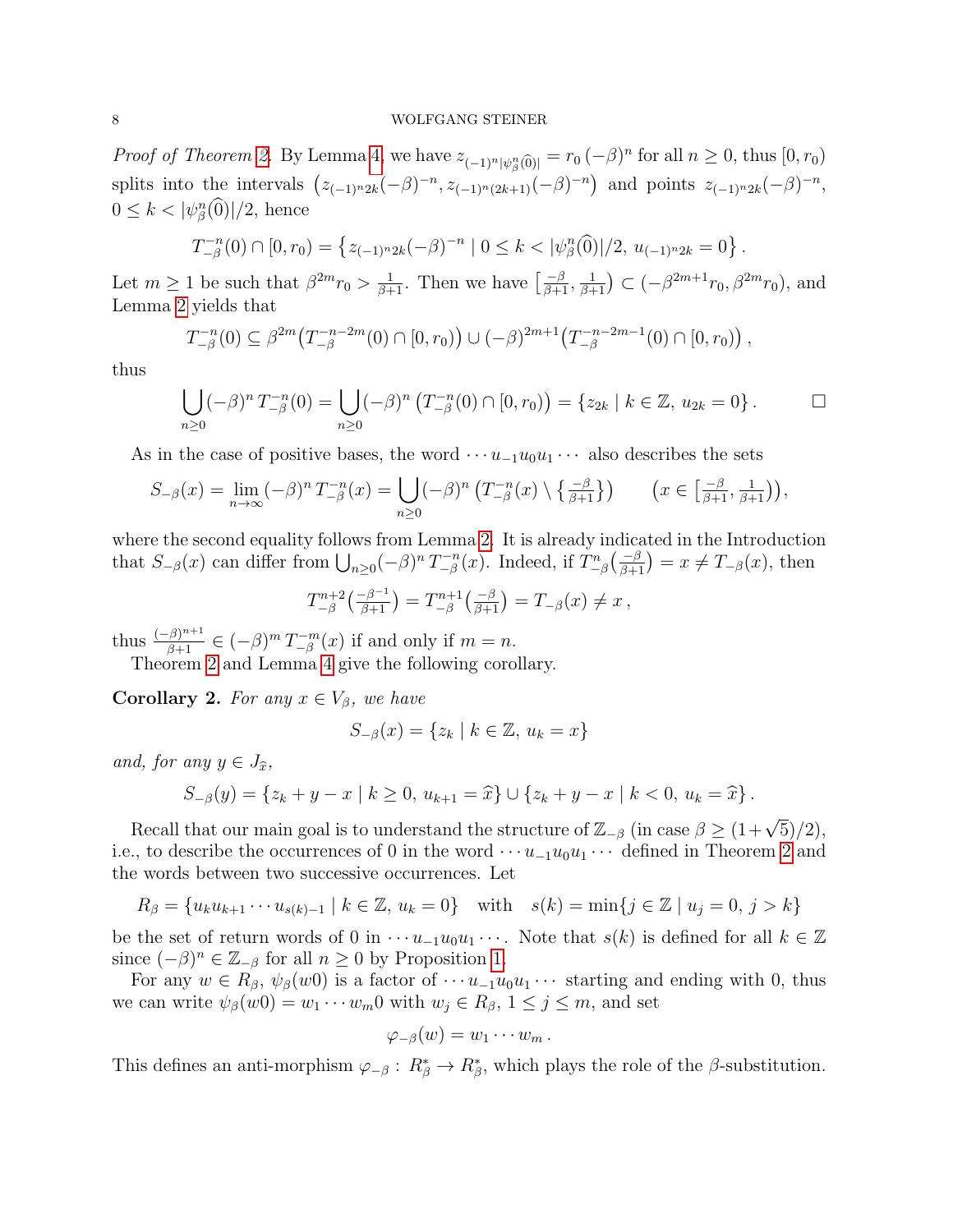Since  $\cdots u_{-1}u_0u_1\cdots$  is generated by  $u_1 = \widehat{0}$ , we consider  $w_\beta = u_0u_1\cdots u_{s(0)-1}$ . We have ,

$$
[0,1] = [0, \frac{1}{\beta+1}) \cup [\frac{1}{\beta+1}, 1], \quad T_{-\beta} \big( (-\beta)^{-1} [\frac{1}{\beta+1}, 1] \big) = [\frac{-\beta}{\beta+1}, 0]
$$

thus  $L(w_\beta) = 1$  and

$$
w_{\beta}=0\,\widehat{0}\,x_1\,\widehat{x_1}\,\cdots\,x_m\,\widehat{x_m}\,x_{-\ell}\,\widehat{x_{-\ell}}\,\cdots x_{-1}\,\widehat{x_{-1}}\,,
$$

with  $V_{\beta} = \{x_{-\ell}, \ldots, x_{-1}, 0, x_1, \ldots, x_m\}, x_{-\ell} < \cdots < x_{-1} < 0 < x_1 < \cdots < x_m.$ 

<span id="page-8-0"></span>**Theorem 3.** For any  $(-\beta)$ -number  $\beta \geq (1 + \sqrt{5})/2$ , we have

$$
\mathbb{Z}_{-\beta} = \{ z'_k \mid k \in \mathbb{Z} \} \quad \text{with} \quad z'_k = \begin{cases} \sum_{j=1}^k L(u'_j) & \text{if } k \ge 0 \,, \\ -\sum_{j=1}^{|k|} L(u'_{-j}) & \text{if } k \le 0 \,, \end{cases}
$$

where  $\cdots u'_{-2}u'_{-1}u'_{1}u'_{2}\cdots$  is the two-sided infinite word on the finite alphabet  $R_{\beta}$  such that  $\varphi_{-\beta}^{2n}(w_{\beta})$  is a prefix of  $u_1'u_2' \cdots$  and  $\varphi_{-\beta}^{2n+1}$  $_{-\beta}^{2n+1}(w_{\beta})$  is a suffix of  $\cdots u'_{-2}u'_{-1}$  for all  $n \geq 0$ .

The set of distances between consecutive  $(-\beta)$ -integers is

$$
\Delta_{-\beta} = \{ z'_{k+1} - z'_k \mid k \in \mathbb{Z} \} = \{ L(w) \mid w \in R_{\beta} \}.
$$

Note that the index 0 is omitted in  $\cdots u'_{-2}u'_{-1}u'_1u'_2\cdots$  for reasons of symmetry.

*Proof.* The definitions of  $\cdots u_{-1}u_0u_1\cdots$  in Theorem [2](#page-6-0) and of  $\varphi_{-\beta}$  imply that  $\cdots u'_{-2}u'_{-1}$  $u'_1u'_2\cdots$  is the derived word of  $\cdots u_{-1}u_0u_1\cdots$  with respect to  $R_\beta$ , that is

$$
u'_{k} = u_{|u'_{1} \cdots u'_{k-1}|} \cdots u_{|u'_{1} \cdots u'_{k}|-1}, \quad u'_{-k} = u_{-|u'_{-k} \cdots u'_{-1}|} \cdots u_{-|u'_{1-k} \cdots u'_{-1}|-1} \quad (k \ge 1)
$$

with

$$
\{|u'_1 \cdots u'_{k-1}| \mid k \ge 1\} \cup \{-|u'_{-k} \cdots u'_{-1}| \mid k \ge 1\} = \{k \in \mathbb{Z} \mid u_k = 0\}.
$$

Here, for any  $v \in R^*_{\beta}$ , |v| denotes the length of v as a word in  $A^*_{\beta}$ , not in  $R^*_{\beta}$ . Since

$$
z'_{k} = \sum_{j=1}^{k} L(u'_{j}) = \sum_{j=0}^{|u'_{1} \cdots u'_{k}| - 1} \lambda(J_{u_{j}}) = \sum_{j=1}^{|u'_{1} \cdots u'_{k}|} \lambda(J_{u_{j}}), \quad z'_{-k} = -\sum_{j=1}^{k} L(u'_{-j}) = -\sum_{j=1}^{|u'_{-k} \cdots u'_{-1}|} \lambda(J_{u_{-j}})
$$

for all  $k \geq 0$ , Theorem [2](#page-6-0) yields that  $\{z'_{k} \mid k \in \mathbb{Z}\} = \mathbb{Z}_{-\beta}$ .

It follows from the definition of  $R_\beta$  that  $\Delta_{-\beta} = \{L(w) \mid w \in R_\beta\}.$ 

It remains to show that  $R_\beta$  is a finite set. We first show that the restriction of  $\psi_\beta$  to  $\hat{V}_\beta$ is primitive, which means that there exists some  $m \ge 1$  such that, for every  $x \in V_\beta$ ,  $\psi_\beta^m(\hat{x})$ contains all elements of  $V_\beta$ . The proof is taken from [\[11,](#page-14-16) Proposition 8]. If  $\beta > 2$ , then the largest connected pieces of images of  $J_{\hat{x}}$  under  $T_{-\beta}$  grow until they cover two consecutive discontinuity points  $\frac{1}{\beta+1} - \frac{a+1}{\beta}$ ,  $\frac{1}{\beta+1} - \frac{a}{\beta}$  of  $T_{-\beta}$ , and the next image covers all intervals  $J$  $\frac{+1}{\beta}$ ,  $\frac{1}{\beta+1} - \frac{a}{\beta}$  $\frac{a}{\beta}$  of  $T_{-\beta}$ , and the next image covers all intervals  $J_{\hat{y}}$ ,  $y \in V_\beta$ . If  $\frac{1+\sqrt{5}}{2} < \beta \leq 2$ , then  $\beta^2 > 2$  implies that the largest connected pieces of images of  $J_{\hat{x}}$  under  $\bar{T}_{-\beta}^2$  grow until they cover two consecutive discontinuity points of  $T_{-\beta}^2$ . Since

$$
T_{-\beta}^{2}\left(\left(\frac{-\beta}{\beta+1}, \frac{\beta-2}{\beta+1} - \frac{1}{\beta}\right)\right) = \left(\frac{-\beta^{3}+\beta^{2}+\beta}{\beta+1}, \frac{1}{\beta+1}\right), \qquad T_{-\beta}^{2}\left(\left(\frac{\beta-2}{\beta+1} - \frac{1}{\beta}, \frac{-\beta-1}{\beta+1}\right)\right) = \left(\frac{-\beta}{\beta+1}, \frac{\beta^{2}-\beta-1}{\beta+1}\right),
$$
  

$$
T_{-\beta}^{2}\left(\left(\frac{-\beta-1}{\beta+1}, \frac{\beta-2}{\beta+1}\right)\right) = \left(\frac{-\beta}{\beta+1}, \frac{1}{\beta+1}\right), \qquad T_{-\beta}^{2}\left(\left(\frac{\beta-2}{\beta+1}, \frac{1}{\beta+1}\right)\right) = \left(\frac{-\beta}{\beta+1}, \frac{\beta^{2}-\beta-1}{\beta+1}\right),
$$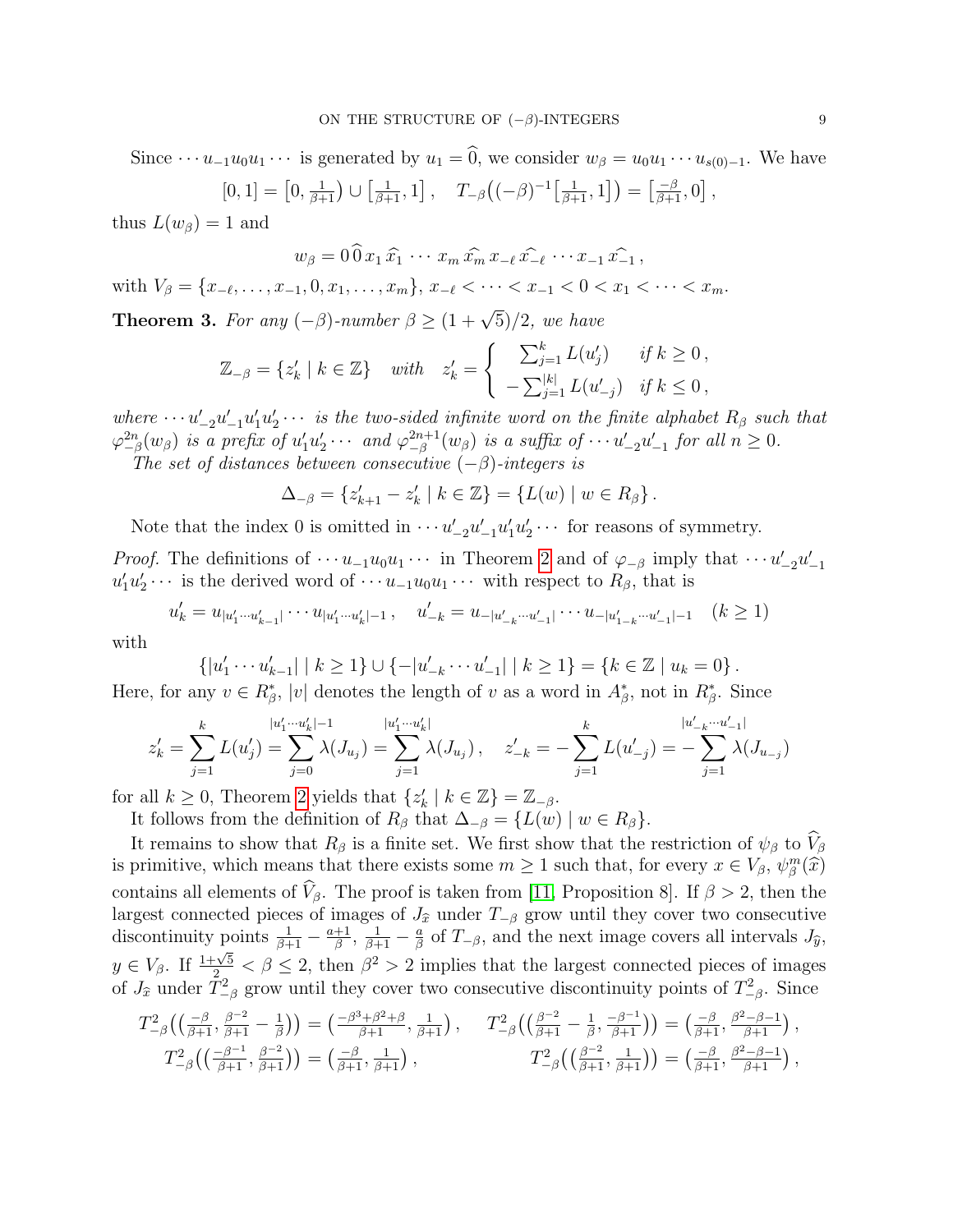#### 10 WOLFGANG STEINER

the next image covers the fixed point 0, and further images grow until after a finite number of steps they cover all intervals  $J_{\hat{y}}, y \in V_{\beta}$ . The case  $\beta =$  $\frac{1+\sqrt{5}}{1+\sqrt{5}}$  $\frac{-\sqrt{5}}{2}$  is treated in Example [1.](#page-9-0)

If  $T_{-\beta}^n\left(\frac{-\beta}{\beta+1}\right) \neq 0$  for all  $n \geq 0$ , then  $u_k = 0$  is equivalent with  $u_{k+1} = \widehat{0}$ , see Proposition [2](#page-10-0) below, thus we can consider the return words of  $\widehat{0}$  in  $\cdots u_{-1}u_0u_1\cdots$  instead of the return words of 0. Since  $\psi_{\beta}^{m}(\hat{x}_{0} x_{1} \hat{x}_{2})$  has at least two occurrences of  $\widehat{0}$  for all  $x_{0}, x_{1}, x_{2} \in V_{\beta}$ , there are only finitely many such return words, cf. [\[6\]](#page-14-17). If  $T_{-\beta}^n\left(\frac{-\beta}{\beta+1}\right) = 0$ , then  $\psi^n_\beta(x_0 \hat{x_1} x_2)$  starts and ends with 0 for all  $x_0, x_1, x_2 \in V_\beta$ , hence  $R_\beta$  is finite as well.

We remark that, for practical reasons, the set  $R_\beta$  can be obtained from the set  $R = \{w_\beta\}$ by adding to R iteratively all return words of 0 which appear in  $\varphi_{-\beta}(w)$  for some  $w \in R$ until R stabilises. The final set R is equal to  $R_{\beta}$ .

Now, we apply the theorems in the case of two quadratic examples.

<span id="page-9-0"></span>*Example 1.* Let 
$$
\beta = \frac{1+\sqrt{5}}{2}
$$
, i.e.,  $\beta^2 = \beta + 1$ , and  $t = \frac{-\beta}{\beta+1} = \frac{-1}{\beta}$ . We have  $V_{\beta} = \{t, 0\}$ . Since  $J_{\hat{t}} = (t, 0) = (t, \frac{-1}{\beta^3}) \cup \{\frac{-1}{\beta^3}\} \cup (\frac{-1}{\beta^3}, 0), J_{\hat{t}} = (0, \frac{1}{\beta^2})$ ,

see Figure [1](#page-1-0) (middle), the anti-morphism  $\psi_{\beta}$  on  $A_{\beta}^*$  is defined by

$$
\psi_{\beta}: t \mapsto 0, \quad \hat{t} \mapsto \hat{0} t \hat{t}, \quad 0 \mapsto 0, \quad \hat{0} \mapsto \hat{t}.
$$

Its two-sided fixed point  $\cdots u_{-1}u_0u_1\cdots$  is

$$
\cdots\underbrace{0}_{\psi_{\beta}(0)}\underbrace{\widehat{0}\,t\,\widehat{t}}_{\psi_{\beta}(t)}\underbrace{0}_{\psi_{\beta}(t)}\underbrace{\widehat{t}}_{\psi_{\beta}(0)}\underbrace{0}_{\psi_{\beta}(0)}\underbrace{\widehat{0}\,t\,\widehat{t}}_{\psi_{\beta}(t)}\underbrace{0}_{\psi_{\beta}(0)}\underbrace{\widehat{0}\,t\,\widehat{t}}_{\psi_{\beta}(0)}\underbrace{0}_{\psi_{\beta}(t)}\underbrace{\widehat{0}\,t\,\widehat{t}}_{\psi_{\beta}(0)}\underbrace{0}_{\psi_{\beta}(t)}\underbrace{\widehat{t}}_{\psi_{\beta}(0)}\underbrace{0}_{\psi_{\beta}(0)}\underbrace{\widehat{t}}_{\psi_{\beta}(0)}\underbrace{0}_{\psi_{\beta}(0)}\cdots,
$$

where 0 marks the central letter  $u_0$ . The  $\psi_{\beta}$ -images of the complete return words of 0 are

$$
\psi_{\beta}: \quad 0 \widehat{0} t \widehat{t} 0 \mapsto 0 \widehat{0} t \widehat{t} 0 \widehat{t} 0, \quad 0 \widehat{t} 0 \mapsto 0 \widehat{0} t \widehat{t} 0,
$$

thus  $R_{\beta} = \{A, B\}$  with  $A = 0 \widehat{0} t \widehat{t}$ ,  $B = 0 \widehat{t}$ . The anti-morphism

$$
\varphi_{-\beta}: A \mapsto AB, B \mapsto A,
$$

has the two-sided fixed point

 $\cdots u'_{-2}u'_{-1}$   $u'_1u'_2\cdots = \cdots A$  AB A AB A AB AB A AB AB AB AB A AB B  $\cdots$ . We have  $\lambda(J_0) = \frac{1}{\beta^2}$ ,  $\lambda(J_t) = \frac{1}{\beta}$ , thus  $L(A) = 1$ ,  $L(B) = \frac{1}{\beta} = \beta - 1$ , and some  $(-\beta)$ -integers are shown in Figure [2.](#page-9-1) Note that  $(-\beta)^n$  can also be represented as  $(-\beta)^{n+2} + (-\beta)^{n+1}$ .

$$
\begin{array}{c|ccccccccc} A & A & B & A & B & A & A & B & A & A & B & A & B \\ \hline -\beta^3 & & -\beta & -\beta + 1 & 0 & 1 & \beta^2 - \beta + 1 & \beta^4 - \beta^3 + \beta^2 - \beta + 1 & \beta^4 \\ \hline -\beta^3 + \beta^2 - \beta & & & \beta^2 & \beta^4 - \beta^3 + \beta^2 & \beta^4 - \beta^3 + \beta^2 & \beta^4 - \beta^4 + \beta^4 & \beta^4 - \beta^4 + \beta^5 & \beta^6 + \beta^7 + 1 & \beta^8 & \beta^9 + \beta^1 + 1 & \beta^1 + 1 & \beta^2 + 1 & \beta^4 + 1 & \beta^2 + 1 & \beta^4 + 1 & \beta^5 + 1 & \beta^6 + 1 & \beta^7 + 1 & \beta^8 + 1 & \beta^9 + 1 & \beta^1 + 1 & \beta^1 + 1 & \beta^2 + 1 & \beta^4 + 1 & \beta^6 + 1 & \beta^7 + 1 & \beta^8 + 1 & \beta^9 + 1 & \beta^1 + 1 & \beta^1 + 1 & \beta^1 + 1 & \beta^2 + 1 & \beta^4 + 1 & \beta^6 + 1 & \beta^7 + 1 & \beta^8 + 1 & \beta^9 + 1 & \beta^9 + 1 & \beta^1 + 1 & \beta^1 + 1 & \beta^1 + 1 & \beta^2 + 1 & \beta^4 + 1 & \beta^6 + 1 & \beta^7 + 1 & \beta^8 + 1 & \beta^9 + 1 & \beta^1 + 1 & \beta^1 + 1 & \beta^1 + 1 & \beta^1 + 1 & \beta^2 + 1 & \beta^2 + 1 & \beta^4 + 1 & \beta^6 + 1 & \beta^7 + 1 & \beta^8 + 1 & \beta^9 + 1 & \beta^9 + 1 & \beta^1 + 1 & \beta^1 + 1 & \beta^1 + 1 & \beta^2 + 1 & \beta^4 + 1 & \beta^2 + 1 & \beta^4 + 1 & \beta^6 + 1 & \beta^7 + 1 & \beta^8 + 1 & \beta^9 + 1 & \beta^9 + 1 & \beta^9 + 1 & \beta^9 + 1 & \beta^1 + 1 & \beta^1 + 1 & \beta^1 + 1 & \beta^1 + 1 & \beta^2 + 1 &
$$

<span id="page-9-1"></span>FIGURE 2. The  $(-\beta)$ -integers in  $[-\beta^3, \beta^4]$ ,  $\beta = (1 + \sqrt{5})/2$ .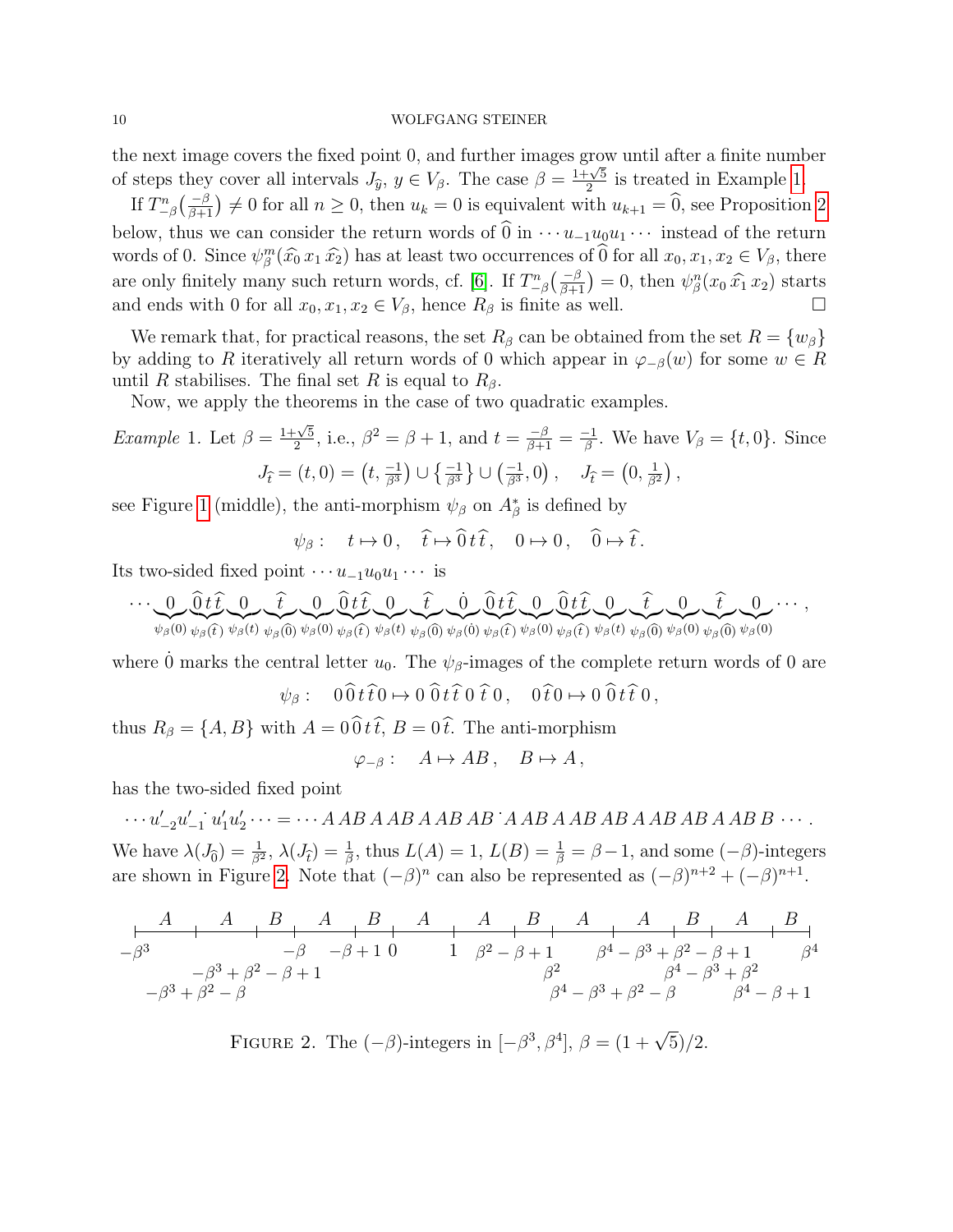*Example* 2. Let  $\beta = \frac{3+\sqrt{5}}{2}$  $\frac{\sqrt{5}}{2}$ , i.e.,  $\beta^2 = 3\beta - 1$ , then the  $(-\beta)$ -transformation is depicted in Figure [3,](#page-11-0) where  $t_0 = \frac{-\beta}{\beta+1}$ ,  $t_1 = T_{-\beta}(t_0) = \frac{\beta^2}{\beta+1} - 2 = \frac{-\beta^{-1}}{\beta+1}$ ,  $T_{-\beta}(t_1) = \frac{1}{\beta+1} - 1 = t_0$ . Therefore,  $V_{\beta} = \{t_0, t_1, 0\}$  and the anti-morphism  $\psi_{\beta}: A_{\beta}^* \to A_{\beta}^*$  is defined by

 $\psi_{\beta}$  :  $t_0 \mapsto t_1$ ,  $\hat{t_0} \mapsto \hat{t_0} t_1 \hat{t_1} \hat{0} \hat{0} t_0 \hat{t_0}$ ,  $t_1 \mapsto t_0$ ,  $\hat{t_1} \mapsto \hat{0}$ ,  $0 \mapsto 0$ ,  $\hat{0} \mapsto \hat{t_0} t_1 \hat{t_1}$ ,

which has the two-sided fixed point

$$
\cdots \underbrace{0}_{\psi_{\beta}(0)} \underbrace{\widehat{0}}_{\psi_{\beta}(t_1)} \underbrace{t_0}_{\psi_{\beta}(t_1)} \underbrace{\widehat{t_0} t_1 \widehat{t_1} \, 0 \, \widehat{0} t_0 \, \widehat{t_0}}_{\psi_{\beta}(t_0)} \underbrace{t_1}_{\psi_{\beta}(t_0)} \underbrace{\widehat{t_0} t_1 \widehat{t_1}}_{\psi_{\beta}(0)} \underbrace{\widehat{0}}_{\psi_{\beta}(t_1)} \underbrace{t_0}_{\psi_{\beta}(t_1)} \underbrace{\widehat{t_0} t_1 \widehat{t_1} \, 0 \, \widehat{0} t_0 \, \widehat{t_0}}_{\psi_{\beta}(t_0)} \cdots,
$$

where 0 marks the central letter  $u_0$ . The  $\psi_{\beta}$ -images of the complete return words of 0 are

$$
\psi_{\beta} : \qquad 0 \widehat{0} t_0 \widehat{t_0} t_1 \widehat{t_1} 0 \mapsto 0 \widehat{0} t_0 \widehat{t_0} t_1 \widehat{t_1} 0 \widehat{0} t_0 \widehat{t_0} t_1 \widehat{t_0} t_1 \widehat{t_1} 0,
$$
\n
$$
0 \widehat{0} t_0 \widehat{t_0} t_1 \widehat{t_0} t_1 \widehat{t_1} 0 \mapsto 0 \widehat{0} t_0 \widehat{t_0} t_1 \widehat{t_1} 0 \widehat{0} t_0 \widehat{t_0} t_0 \widehat{t_0} t_1 \widehat{t_1} 0 \widehat{0} t_0 \widehat{t_0} t_1 \widehat{t_1} 0
$$
\n
$$
0 \widehat{0} t_0 \widehat{t_0} t_0 \widehat{t_0} t_1 \widehat{t_1} 0 \mapsto 0 \widehat{0} t_0 \widehat{t_0} t_1 \widehat{t_1} 0 \widehat{0} t_0 \widehat{t_0} t_1 \widehat{t_1} 0 \widehat{0} t_0 \widehat{t_0} t_1 \widehat{t_1} 0 \widehat{0} t_0 \widehat{t_0} t_1 \widehat{t_1} 0.
$$

Note that  $0\hat{0}t_0 \hat{t}_0 t_1 \hat{t}_0 t_1 \hat{t}_1$  and  $0\hat{0}t_0 \hat{t}_0 t_0 \hat{t}_0 t_1 \hat{t}_1$  differ only by a letter in  $V_\beta$ , and correspond therefore to intervals of same length. Since the letters  $t_0$  and  $t_1$  are never mapped to 0, we identify these two return words. Then we have  $R_{\beta} = \{A, B\}$  with  $A = 0.0 t_0 t_0 t_1 t_1$ ,  $B = 0 \widehat{0} t_0 \widehat{t}_0 \{t_0, t_1\} \widehat{t}_0 t_1 \widehat{t}_1$ . The anti-morphism

$$
\varphi_{-\beta}: A \mapsto AB, B \mapsto ABB,
$$

has the two-sided fixed point

$$
\cdots ABB\,ABB\,ABB\,AB\,AB\,ABB\,ABB\,ABB\,AB\cdots.
$$

We have  $L(A) = 1$ ,  $L(B) = \beta - 1 > 1$ , and some  $(-\beta)$ -integers are shown in Figure [3.](#page-11-0)

We remark that it is in general sufficient to consider the elements of  $\hat{V}_{\beta}$  when one is only interested in  $\mathbb{Z}_{-\beta}$ . This is made precise in the following proposition.

<span id="page-10-0"></span>**Proposition 2.** Let  $\beta$  and  $\cdots u_{-1}u_0u_1\cdots$  be as in Theorem [2,](#page-6-0)  $t = \max\{x \in V_\beta \mid x < 0\}$ . If  $0 \notin V_{\beta}'$  or the size of  $V_{\beta}'$  is odd, then  $u_k = 0$  is equivalent with  $u_{k+1} = \widehat{0}$  for all  $k \in \mathbb{Z}$ . If  $0 \notin V'_\beta$  or the size of  $V'_\beta$  is even, then  $u_k = 0$  is equivalent with  $u_{k-1} = \hat{t}$  for all  $k \in \mathbb{Z}$ .

*Proof.* Let  $k \in \mathbb{Z}$  and  $m \geq 0$  such that  $z_{2k}/\beta^{2m} \in \left(\frac{-\beta}{\beta+1}, \frac{1}{\beta+1}\right)$ . Then we have

- $u_{2k} = 0$  if and only if  $T_{-\beta}^{2m}(z_{2k}/\beta^{2m}) = 0$ ,
- $u_{2k+1} = \widehat{0}$  if and only if  $\lim_{y \to z_{2k}, y > z_{2k}} T_{-\beta}^{2m}(y/\beta^{2m}) = 0$ ,
- $u_{2k-1} = \hat{t}$  if and only if  $\lim_{y \to z_{2k}, y < z_{2k}} T_{-\beta}^{2m}(y/\beta^{2m}) = 0.$

Recall that  $u_{2k} \in V_\beta$  and  $u_{2k+1} \in \widehat{V}_\beta$  for all  $k \in \mathbb{Z}$ . If  $z_{2k}/\beta^{2m}$  is a point of discontinuity of  $T_{-\beta}^{2m}$ , then we must have  $T_{-\beta}^{\ell}(z_{2k}/\beta^{2m}) = \frac{-\beta}{\beta+1}$  for some  $1 \leq \ell \leq 2m$ .

If  $0 \notin V_{\beta}' = \{T_{-\beta}^n(\frac{-\beta}{\beta+1}) \mid n \geq 0\}$ , then  $T_{-\beta}^{\ell}(z_{2k}/\beta^{2m}) = \frac{-\beta}{\beta+1}$  is not possible when  $T_{-\beta}^{2m}(z_{2k}/\beta^{2m}) = 0$ , thus  $u_{2k-1} = \hat{t}$ ,  $u_{2k} = 0$  and  $u_{2k+1} = \hat{0}$  are equivalent.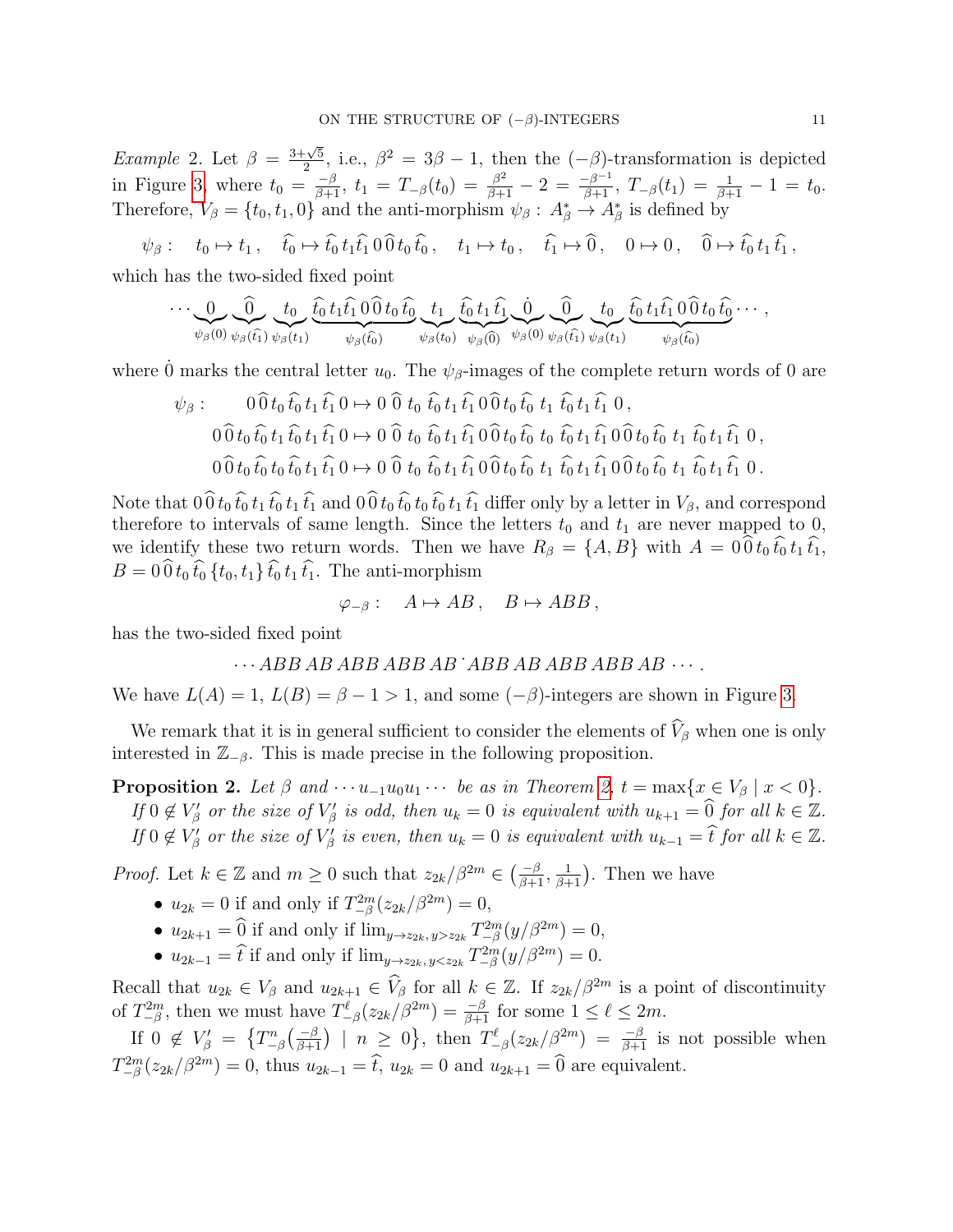

−β 3 −β <sup>3</sup> + 1 −β <sup>3</sup> + β <sup>2</sup> − 2β + 1 −β <sup>3</sup> + β <sup>2</sup> − β −β <sup>3</sup> + β <sup>2</sup> − β + 1 −β <sup>3</sup> + β 2 −β <sup>3</sup> + β <sup>2</sup> + 1 −β <sup>3</sup> + 2β <sup>2</sup> − 2β + 1 −β <sup>3</sup> + 2β <sup>2</sup> − β −β <sup>3</sup> + 2β <sup>2</sup> − β + 1 −2β + 1 −β −β + 1 0 1 β <sup>2</sup> − 2β + 1 β <sup>2</sup> − β β <sup>2</sup> − β + 1 β 2 A B B A B A B B A B B A B A B B A B

<span id="page-11-0"></span>FIGURE 3. The  $(-\beta)$ -transformation and  $\mathbb{Z}_{-\beta} \cap [-\beta^3, \beta^2], \ \beta = (3 + \sqrt{5})/2.$ 

Let now  $T_{-\beta}^{\ell}(z_{2k}/\beta^{2m}) = \frac{-\beta}{\beta+1}$  and  $T_{-\beta}^{2m}(z_{2k}/\beta^{2m}) = 0$ , thus  $0 \in V_{\beta}'$ . Then the size of  $V_{\beta}'$  is the minimal  $n \geq 2$  such that  $T^{n-1}_{\beta}$  $\binom{m-1}{-\beta}$  = 0. Moreover,  $T^j_ \frac{\gamma j}{\gamma-\beta}(z_{2k}/\beta^{2m}) \neq \frac{-\beta}{\beta+1}$  for all  $j \neq \ell$ . If  $\ell$  is even, then  $\lim_{y\to z_{2k}, y>z_{2k}} T_{-\beta}^{\ell}(y/\beta^{2m}) = \frac{-\beta}{\beta+1}$ , thus  $\lim_{y\to z_{2k}, y>z_{2k}} T_{-\beta}^{2m}(y/\beta^{2m}) = 0$ .

From below,  $\lim_{y\to z_{2k}} y_{\langle z_{2k} \rangle} T_{-\beta}^{\ell}(y/\beta^{2m}) = \frac{1}{\beta+1}$  and  $\lim_{y\to z_{2k}} y_{\langle z_{2k} \rangle} T_{-\beta}^{\ell+1}$  $\frac{\pi^{2}+1}{\pi\beta}(y/\beta^{2m})=\frac{-\beta}{\beta+1}$ , thus  $\lim_{y \to z_{2k}, y < z_{2k}} T^{2m}_{-\beta}(y/\beta^{2m}) = T^{2m-\ell-1}_{-\beta}$  $2m^{-\ell-1}\left(\frac{-\beta}{\beta+1}\right)$ . By the definition of n, we have  $2m-\ell \geq n-1$ . If *n* is even, then we also have  $2m - \ell - 1 \ge n - 1$ , thus  $\lim_{y \to z_{2k}} \sum_{y \le z_{2k}} T_{-\beta}^{2m}(y/\beta^{2m}) = 0$ . If  $\ell$  is odd, then the roles of  $y > z_{2k}$  and  $y < z_{2k}$  change, thus  $\lim_{y\to z_{2k}, y\le z_{2k}} T_{-\beta}^{2m}(y/\beta^{2m}) =$ 

0,  $\lim_{y\to z_{2k}, y>z_{2k}} T_{-\beta}^{\ell+1}$  $\int_{-\beta}^{\beta+1} (y/\beta^{2m}) = \frac{-\beta}{\beta+1}$ . Now,  $\lim_{y\to z_{2k}, y>z_{2k}} T_{-\beta}^{2m}(y/\beta^{2m}) = 0$  if *n* is odd.

Therefore,  $T_{-\beta}^{2m}(z_{2k}/\beta^{2m})=0$  is equivalent with  $\lim_{y\to z_{2k}, y>z_{2k}} T_{-\beta}^{2m}(y/\beta^{2m})=0$  if the size of  $V'_\beta$  is odd, and  $T_{-\beta}^{2m}(z_{2k}/\beta^{2m})=0$  is equivalent with  $\lim_{y\to z_{2k}, y\leq z_{2k}} T_{-\beta}^{2m}(y/\beta^{2m})=0$  if the size of  $V'_\beta$ is even.  $\square$ 

By Proposition [2,](#page-10-0) it suffices to consider the anti-morphism  $\hat{\psi}_{\beta}: \hat{V}_{\beta}^* \to \hat{V}_{\beta}^*$  defined by

$$
\widehat{\psi}_{\beta}(\widehat{x}) = \widehat{x_m} \cdots \widehat{x_1} \widehat{x_0} \quad \text{when} \quad \widehat{\psi}_{\beta}(\widehat{x}) = \widehat{x_m} T_{-\beta}(y_m) \cdots \widehat{x_1} T_{-\beta}(y_1) \widehat{x_0} \quad (x \in V_{\beta}).
$$

Then,  $\Delta_{-\beta}$  is given by the set  $\widehat{R}_{\beta}$  which consists of the return words of  $\widehat{0}$  when  $0 \notin V'_{\beta}$ or the size of  $V'_\beta$  is odd. When  $0 \in V'_\beta$  and the size of  $V'_\beta$  is even, then  $\widehat{R}_\beta$  consists of the words  $w\hat{t}$  such that  $\hat{t}w$  is a return word of  $\hat{t}$ .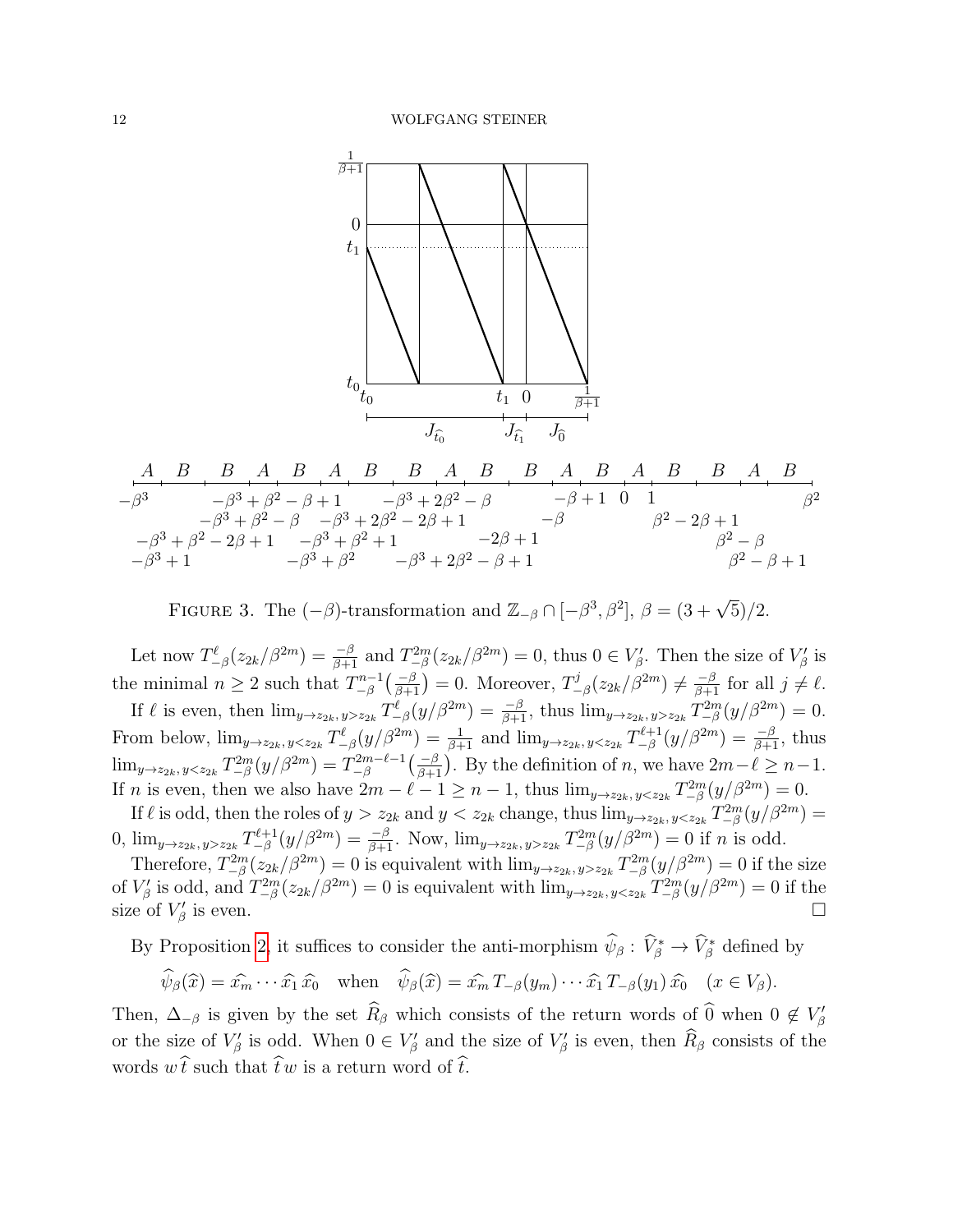<span id="page-12-1"></span>*Example* 3. Let  $\beta > 1$  with  $\beta^6 = 3\beta^5 + 2\beta^4 + 2\beta^3 + \beta^2 - 2\beta - 1$ , i.e.,  $\beta \approx 3.695$ , then the  $(-\beta)$ -transformation is depicted in Figure [4,](#page-12-0) where  $t_n = T_{-\beta}^n\left(\frac{-\beta}{\beta+1}\right)$ . We have  $t_5 = \frac{-1}{\beta+1} = t_6$ .



<span id="page-12-0"></span>FIGURE 4. The  $(-\beta)$ -transformation and  $\mathbb{Z}_{-\beta} \cap [-\beta, \beta^2]$  from Example [3.](#page-12-1)

The anti-morphism  $\widehat{\psi}_{\beta}: \widehat{V}_{\beta}^* \to \widehat{V}_{\beta}^*$  is therefore defined by

$$
\widehat{\psi}_{\beta}: \quad \widehat{t_0} \mapsto \widehat{t_3} \widehat{t_5}, \qquad \widehat{t_2} \mapsto \widehat{t_4} \widehat{t_0} \widehat{t_2}, \qquad \widehat{t_3} \mapsto \widehat{t_5} \widehat{t_1} \widehat{0} \widehat{t_4} \widehat{t_0} \widehat{t_2} \widehat{t_3} \widehat{t_5} \widehat{t_1} \widehat{0}, \n\widehat{t_5} \mapsto \widehat{t_2} \widehat{t_3}, \qquad \widehat{t_1} \mapsto \widehat{0} \widehat{t_4} \widehat{t_0}, \qquad \widehat{0} \mapsto \widehat{t_5} \widehat{t_1}, \qquad \widehat{t_4} \mapsto \widehat{t_0} \widehat{t_2} \widehat{t_3}.
$$

It is convenient to group to letters forming the words

$$
a = \hat{0} \hat{t}_4
$$
,  $b = \hat{t}_0 \hat{t}_2 \hat{t}_3 \hat{t}_5 \hat{t}_1$ ,  $c = \hat{t}_0 \hat{t}_2 \hat{t}_3 \hat{t}_5$ ,  $d = \hat{t}_2 \hat{t}_3 \hat{t}_5 \hat{t}_1$ ,  
\n $e = \hat{t}_0 \hat{t}_2$ ,  $f = \hat{t}_4$ ,  $g = \hat{t}_0 \hat{t}_2 \hat{t}_3$ ,  $h = \hat{t}_5 \hat{t}_1$ ,

which correspond to the intervals

$$
J_a = \left(0, \frac{1}{\beta + 1}\right), \qquad J_b = \left(t_0, 0\right), \qquad J_c = \left(t_0, t_1\right), \qquad J_d = \left(t_2, 0\right),
$$
  
\n
$$
J_e = \left(t_0, t_3\right), \qquad J_f = \left(t_4, \frac{1}{\beta + 1}\right), \qquad J_g = \left(t_0, t_5\right), \qquad J_h = \left(t_5, 0\right).
$$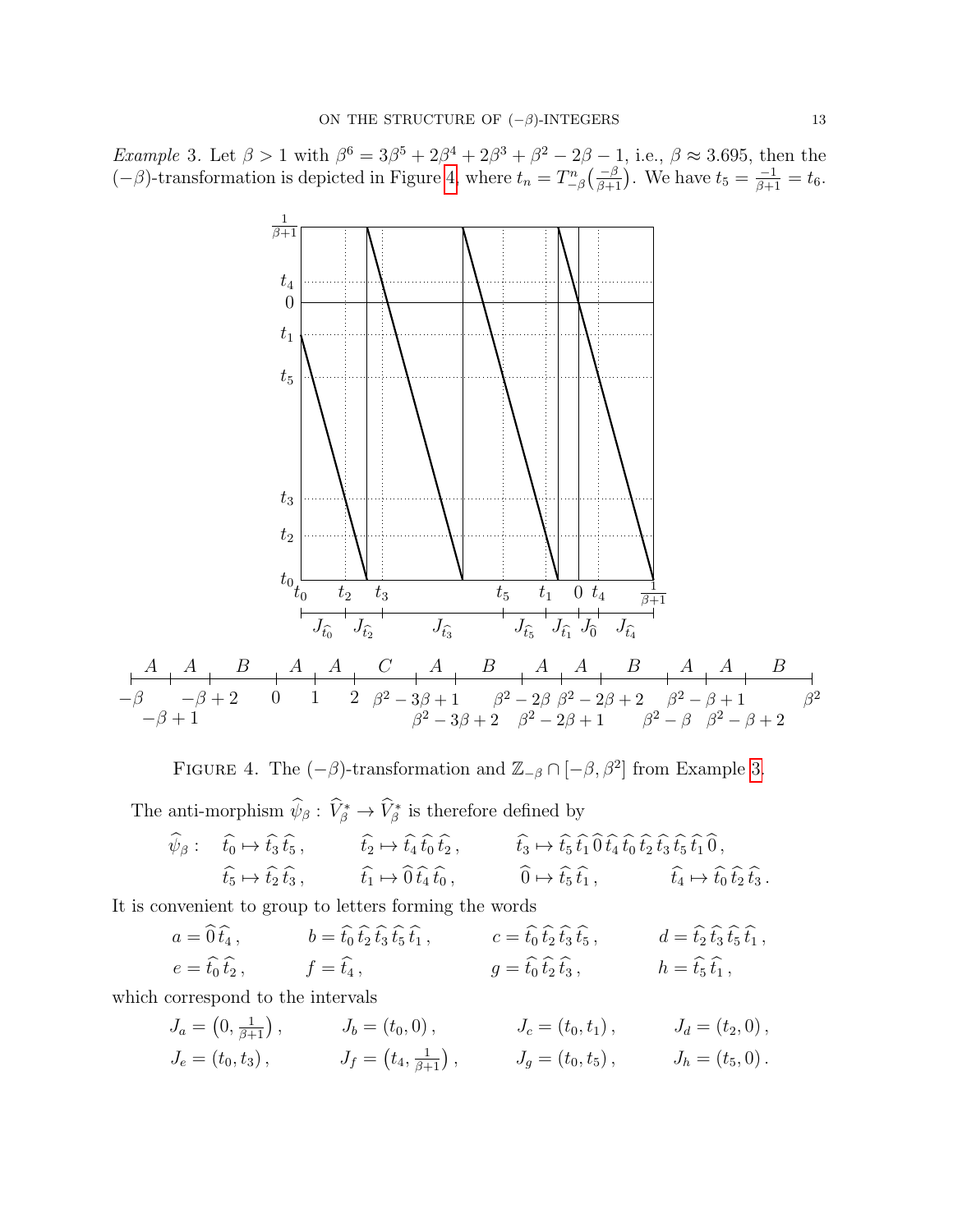The anti-morphism  $\hat{\psi}_{\beta}$  acts on these words by

$$
\psi_{\beta}
$$
:  $a \mapsto b$ ,  $b \mapsto ababac$ ,  $c \mapsto dabac$ ,  $d \mapsto ababae$ ,  
\n $e \mapsto fc$ ,  $f \mapsto g$ ,  $g \mapsto habac$ ,  $h \mapsto ag$ .

Since  $\widehat{0}$  only occurs at the beginning of a, the return words of  $\widehat{0}$  with their  $\widehat{\psi}_{\beta}$ -images are

$$
ab \mapsto ab \, ab \, acb
$$
,  $acd \mapsto ab \, ab \, aefcb$ ,  
\n $acb \mapsto ab \, ab \, acd \, ab \, acb$ ,  $aefcb \mapsto ab \, ab \, acd \, ab \, acgfcb$ ,  
\n $acd \mapsto ab \, ab \, acd \, ab \, acdfcb \mapsto ab \, ab \, acd \, ab \, acgh \, ab \, acd \, ab \, acb$ .  
\n $= acb$ 

Then  $\mathbb{Z}_{-\beta}$  is described by the anti-morphism  $\hat{\varphi}_{-\beta} : \hat{R}^*_{\beta} \to \hat{R}^*_{\beta}$  which is defined by

| $\widehat{\varphi}_{-\beta}: A \mapsto AAB,$ | $L(A) = 1$ ,                                                                 |
|----------------------------------------------|------------------------------------------------------------------------------|
| $B \mapsto AACAB$ ,                          | $L(B) = \beta - 2 \approx 1.695,$                                            |
| $C \mapsto AADAB$ ,                          | $L(C) = \beta^2 - 3\beta - 1 \approx 1.569$ ,                                |
| $D \mapsto AAE$ ,                            | $L(D) = \beta^3 - 3\beta^2 - 2\beta - 1 \approx 1.104$ ,                     |
| $E \mapsto AACAF$ ,                          | $L(E) = \beta^4 - 3\beta^3 - 2\beta^2 - \beta - 2 \approx 2.081$ ,           |
| $F \mapsto AACABACAB$ ,                      | $L(F) = \beta^5 - 3\beta^4 - 2\beta^3 - 2\beta^2 + \beta - 2 \approx 3.12$ . |

Some  $(-\beta)$ -integers are represented in Figure [4,](#page-12-0) and the two-sided fixed point is

 $\cdots$  AACAB AAB AADAB AAB AAB `AACAB AAB AAB  $\cdots$ .

Note that grouping the letters as in Example [3](#page-12-1) is always possible. It is usually a good idea to start directly with the corresponding intervals, and this is even possible when  $\beta$  is not a  $(-\beta)$ -number. The drawback of this method is that the involved intervals can be a bit complicated to describe in the general case, e.g.  $t_1 < \frac{1}{\beta+1} - \frac{|\beta|}{\beta}$  $\frac{\beta}{\beta}$  implies that  $(t_0, t_1)$  is mapped to  $(t_2, t_1)$ , an interval which does not occur in Example [3.](#page-12-1) Determining the return words is also a bit more complicated since  $J_{\hat{0}}$  can be contained in several intervals, and it should be taken care of the fact that the union of two intervals can be another interval (minus one point), as for  $J_g \cup J_h = J_b \setminus \{t_5\}$  in Example [3.](#page-12-1) Therefore, we do not give a general account of this method here.

## 4. Conclusions and open questions

With every  $(-\beta)$ -number  $\beta \ge (1 + \sqrt{5})/2$ , we have associated an anti-morphism  $\varphi_{-\beta}$  on a finite alphabet. The distances between consecutive  $(-\beta)$ -integers are described by a fixed point of  $\varphi_{-\beta}$ , and  $\varphi_{-\beta}$  is given by a simple algorithm. In a forthcoming version of [\[1\]](#page-14-0), the anti-morphism will be described explicitely for any  $\beta > 1$  such that  $T_{-\beta}^n\left(\frac{-\beta}{\beta+1}\right) \in \left[\frac{1-|\beta|}{\beta}\right]$  $\frac{[\beta]}{\beta},0]$ for all  $n \geq 1$ . Example [3](#page-12-1) shows that the situation is more complicated when this condition is not fulfilled. It would be interesting to have a reasonably simple description of  $\varphi_{-\beta}$  in the general case as well.